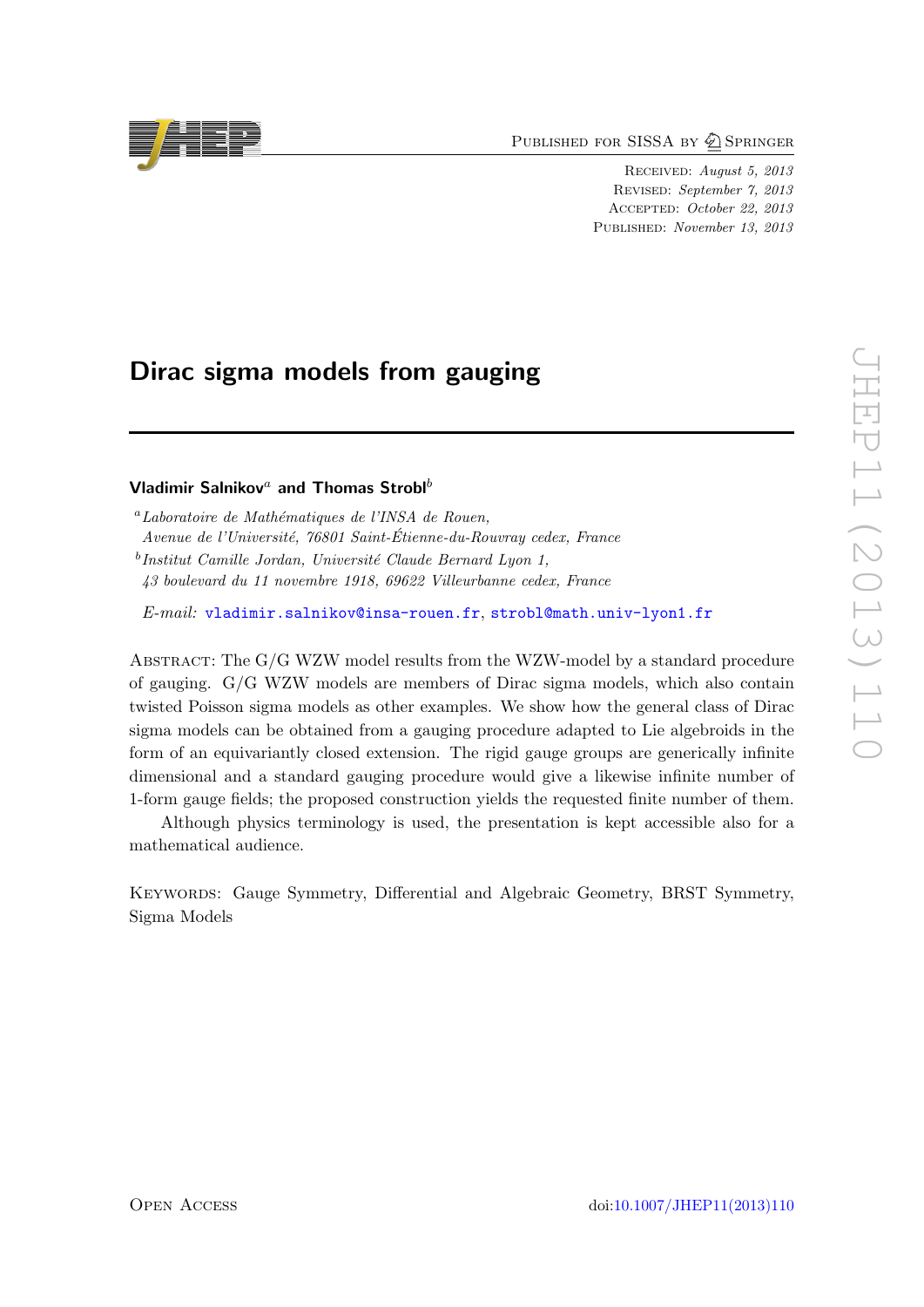# Contents

| 1 Introduction and motivation                                       |    |
|---------------------------------------------------------------------|----|
| 2 Dirac structures/Lie algebroids and the group G to gauge          | 5  |
| 3 BRST-picture of standard and Lie algebroid equivariant cohomology | 6  |
| 4 The Dirac sigma model from gauging                                | 10 |
| 5 Summary and outlook                                               |    |

#### <span id="page-1-0"></span>1 Introduction and motivation

Gauging has always been an important technique in the construction of physical theories. For a very simple example of this procedure, consider the action functional of two free scalar fields  $\varphi_1, \varphi_2 \in C^{\infty}(\Sigma)$  over Minkowski space  $\Sigma$ : combining them into one complex scalar field,  $\phi = \varphi_1 + i\varphi_2$ , and adding a (rotation-invariant) potential of interactions V, the functional takes the form

<span id="page-1-2"></span>
$$
S[\phi] := \int_{\Sigma} \partial_{\mu} \phi \, \overline{\partial^{\mu} \phi} + V(|\phi|^{2}) \, \mathrm{d}^{4} x \,, \tag{1.1}
$$

where the bar denotes complex conjugation. Clearly  $S$  is invariant under internal (rigid) rotations, which in terms of the complex field become phase transformations,

<span id="page-1-1"></span>
$$
\phi(x) \mapsto e^{i\alpha}\phi(x) \,,\tag{1.2}
$$

and it is not *gauge invariant* under those symmetries, i.e. the functional is not invariant if  $\alpha$ is permitted to change together with  $x, \alpha = \alpha(x)$ . One can fix this "deficiency" by introducing a gauge field  $A_\mu(x)$ , replacing any derivative by a covariant one,  $\partial_\mu \to D_\mu = \partial_\mu - iA_\mu$ . The functional, now depending on  $\phi$  and  $A_{\mu}$ , becomes gauge invariant by adding the transformation law  $A_{\mu} \mapsto A_{\mu} + \partial_{\mu} \alpha$  for  $A_{\mu}$  to the (local) phase transformation of the form [\(1.2\)](#page-1-1) for  $\phi$ .

In a physically more realistic setting one would start with free fermions instead of scalar fields, but the procedure is essentially the same. The obtained  $A_\mu$  describes the photon, while, by increasing the number of initial (fermionic) fields, one constructs the Standard Model of elementary particle physics in this way, with the additional gauge fields describing now also the W- and Z-bosons as well as the gluons.

This procedure, called minimal coupling, works even in the much more general context given by sigma models. Let  $(\Sigma, h)$  be any (pseudo)Riemannian d-dimensional manifold and replace the "internal space"  $\mathbb{R}^2$  above, in which the rigid rotations took place, by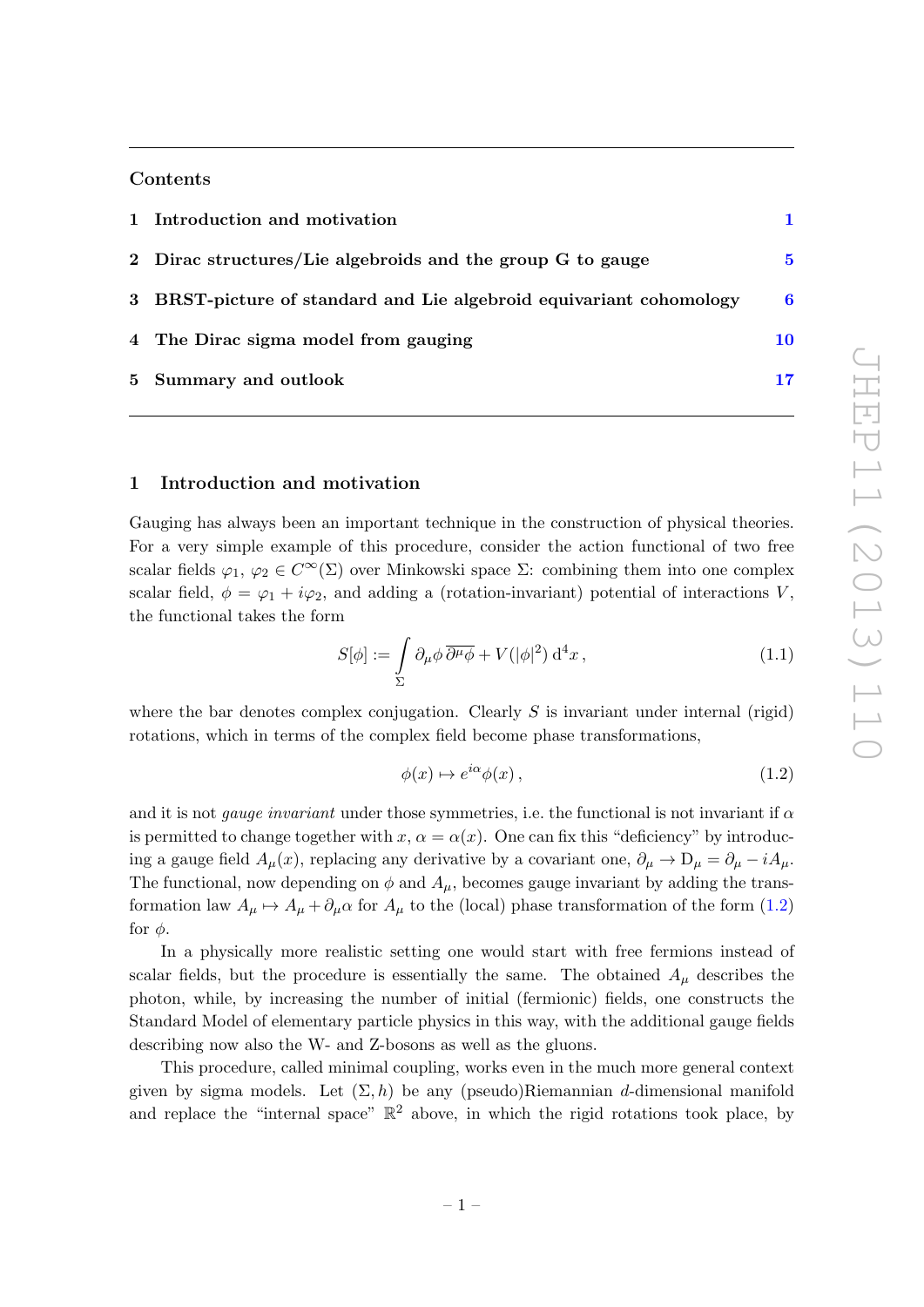any Riemannian manifold  $(M, q)$  where the metric q has a nontrivial isometry group G. Infinitesimally, the condition on  $q$  reads

<span id="page-2-0"></span>
$$
\mathcal{L}_v g = 0, \qquad (1.3)
$$

valid for the vector fields  $v = \rho(\xi)$  on M corresponding to arbitrary elements  $\xi \in \mathfrak{g} \equiv$  $Lie(G)$ ,  $\rho$  denoting the action of g on M induced by the G-action. Consider the functional of maps  $X\colon \Sigma\to M$ 

<span id="page-2-1"></span>
$$
S[X] = \int_{\Sigma} \frac{1}{2} g_{ij}(X) dX^{i} \wedge *dX^{j} + \int_{\Sigma} X^{*}B,
$$
\n(1.4)

where in the first term, which generalizes the first term of  $(1.1)$  to  $n = \dim M$  scalar fields taking values in the potentially curved space M, the star denotes the Hodge duality of differential forms on  $\Sigma$  induced by h. Instead of the potential term in [\(1.1\)](#page-1-2), which we could consider in principle as well, we put the pullback of a  $d$ -form  $B$  defined on  $M$ .  $G$ -invariance of the potential is now replaced by  $G$ -invariance of  $B$ ; in fact, this invariance needs to hold up to a "total divergence" only: assuming the existence of a  $(d-1)$ -form  $\beta$  for any v like in  $(1.3)$  such that

<span id="page-2-3"></span>
$$
\mathcal{L}_v B = d\beta \,,\tag{1.5}
$$

the action  $(1.4)$  becomes invariant under the rigid symmetry group  $G$ .

In the case  $\beta = 0$ , the gauging of such a sigma model is again provided by minimal coupling. The gauge fields to be introduced are collected into a Lie algebra valued 1-form on  $\Sigma$  corresponding to a connection in a trivial principal bundle  $\Sigma \times G$ ,  $A \equiv A^a e_a \in$  $\Omega^1(\Sigma, \mathfrak{g})$ ,  $e_a$  denoting a basis of  $\mathfrak{g}$ . Again we merely need to replace  $dX^i$  everywhere by the covariant derivative  $D_A X^i \equiv dX^i - \rho_a^i(X) A^a$ , where  $i = 1, ..., n$  and  $\rho(e_a) \equiv \rho_a^i(X) \partial_i$  for  $a = 1, \ldots$ , dim g. While  $S[X]$  is invariant w.r.t. the group G, the extended functional of X and A is invariant w.r.t. the much bigger group G of smooth maps from  $\Sigma$  to  $G<sup>1</sup>$  $G<sup>1</sup>$  $G<sup>1</sup>$ . Since any group of isometries [\(1.3\)](#page-2-0) is finite dimensional, here necessarily dim  $G < \infty$ , while certainly  $\dim \mathcal{G} = \infty$ . Below we will consider a context where already the rigid symmetry group G is infinite dimensional (and still not to be confused with the gauge group  $\mathcal{G} = C^{\infty}(\Sigma, G)$ ).

The situation becomes more complicated when  $\beta \neq 0$  or when one even generalizes the second term in the sigma model to a Wess-Zumino term. Let  $\tilde{\Sigma}$  be a  $(d+1)$ -dimensional manifold with boundary  $\Sigma$ ,  $\tilde{X}: \tilde{\Sigma} \to M$  restricting to X on the boundary, H a closed  $(d+1)$ -form on M, and replace  $\int_{\Sigma} X^* B$  by

<span id="page-2-4"></span>
$$
S_{WZ} = \int\limits_{\tilde{\Sigma}} \tilde{X}^* H. \tag{1.6}
$$

<span id="page-2-2"></span> ${}^{1}G$  is called a *rigid* symmetry group and also coincides with the structure group of the bundle, G is the gauge (or local) symmetry group.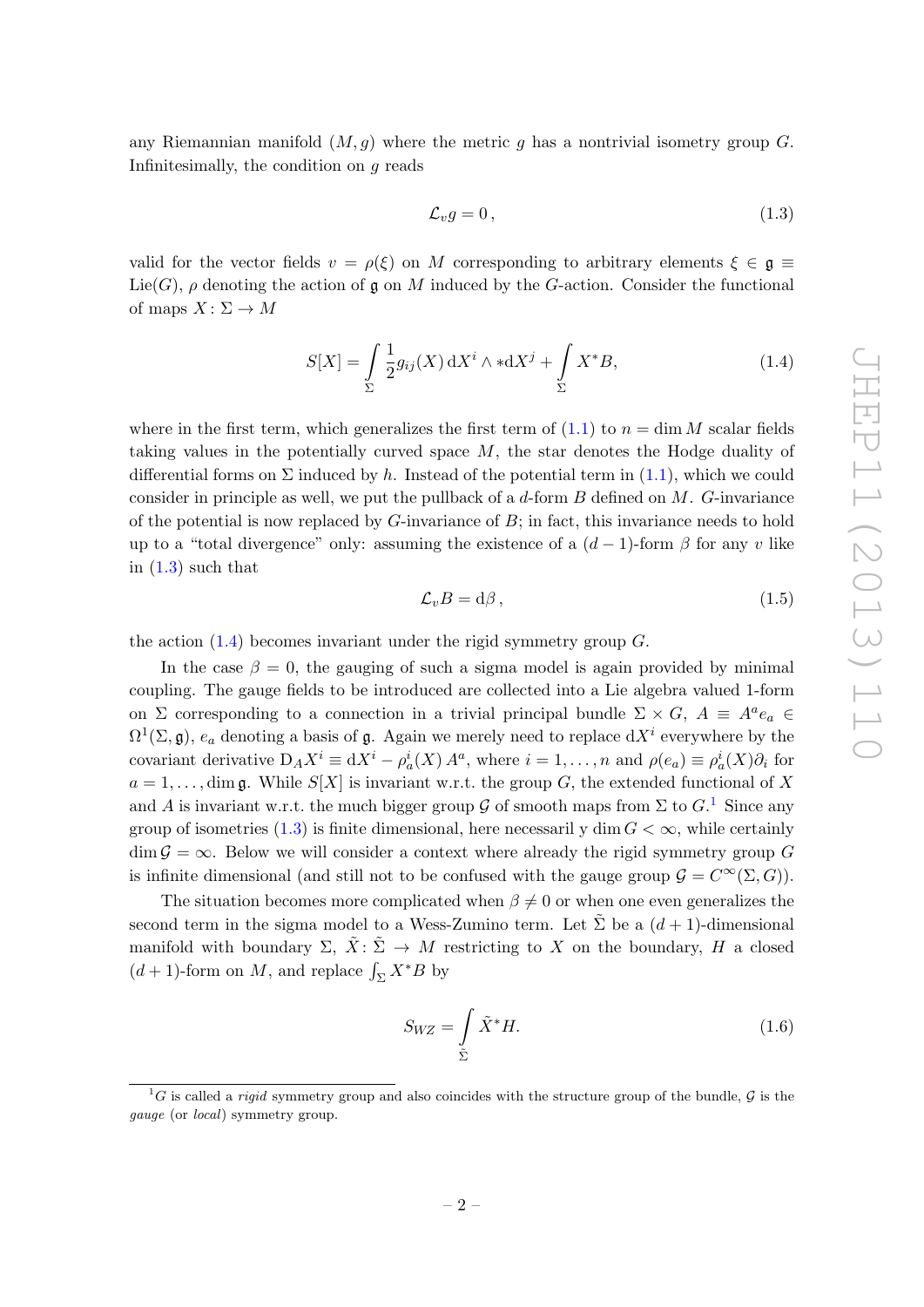Clearly, by Stokes' theorem, this reduces to the original term if  $H = dB$ <sup>[2](#page-3-0)</sup>. Using Cartan's magic formula,  $\mathcal{L}_v = d\iota_v + \iota_v d$ , the condition [\(1.5\)](#page-2-3) on B can be rewritten as

<span id="page-3-1"></span>
$$
\iota_v H = \mathrm{d}\alpha \,,\tag{1.7}
$$

for  $H = dB$  (here we have put  $\alpha = \beta - \iota_v B$ ) and it is this condition one requires for a general, also non-exact  $H$ . One sees at once that now minimal coupling would not provide a satisfactory result: replacing  $dX^i$  by  $D_A X^i$ , would contain a term with the 1-forms  $A^a$  taken to the  $(d+1)$ -fold wedge-power and even its variation would not localize to a term defined on the boundary  $\Sigma$ . In fact, in general there exist no additions to the action functional (that are local on  $\Sigma$ ) such that the sigma model with WZ-term becomes gauge invariant, in which case one speaks of an "anomaly". There is no anomaly, iff the given  $(d+1)$ -form H permits an equivariantly closed extension  $[2, 3]$  $[2, 3]$ . Alternatively, there is no anomaly, iff the couples  $(v, \alpha)$  in [\(1.7\)](#page-3-1) used for gauging form a Dirac structure [\[4\]](#page-18-2). We will come back to this below.

An important example of this is provided by the WZW-model [\[1,](#page-18-3) [5\]](#page-18-4). This is a twodimensional sigma model or string theory, dim  $\Sigma = 2$ , with the target space M being chosen to be a semi-simple Lie group. The metric q, used for the kinetic term in  $(1.4)$ , is the, e.g., left-invariant extension of the Killing-metric, the closed 3-form  $H$  is given by the Cartan-Killing 3-form; in a faithful matrix representation of the group, and up to an irrelevant prefactor which we fix by some convention,  $H = \frac{1}{3}$  $\frac{1}{3}tr(g^{-1}dg)^{\wedge 3}$ . This model has a rigid symmetry group that is given by two copies of the target group, corresponding to left- and (independent) right-translations. Gauging this large rigid symmetry is obstructed, only particular subgroups permit gauging, like choosing G equal to the target group itself (with the adjoint action); gauging then yields the so-called  $G/G$  WZW model  $[6]$ :

<span id="page-3-3"></span>
$$
S_{G/G}[g, A] = S_{\text{kin}}[g, A] + + \int_{\Sigma} tr(A \wedge (g^{-1} \wedge dg - dg \wedge g^{-1}) + A \wedge gAg^{-1}) + S_{WZ}
$$
 (1.8)

where  $S_{\text{kin}}$  is found to be just the usual kinetic term with minimal coupling,  $S_{\text{kin}} =$ λ  $\frac{\lambda}{2} \int_{\Sigma} tr(g^{-1}D_A g \wedge *g^{-1}D_A g)$  with  $\lambda = 1$  (the real auxiliary parameter  $\lambda$  is introduced for later convenience). Using even smaller subgroups leads to  $G/H$  WZW models [\[7\]](#page-18-6). While these coset G/H models still carry "physical" degrees of freedom and describe interesting string theories, the  $G/G$  WZW model becomes topological [\[8\]](#page-18-7).

There is another important topological field theory in two dimensions, the Poisson sigma model (PSM) [\[9,](#page-18-8) [10\]](#page-18-9), which was used by Kontsevich to find his famous quantization formula [\[11\]](#page-18-10) (cf. also [\[12\]](#page-18-11)), but which also permits to concisely treat a large class of twodimensional gravity-Yang-Mills theories [\[13–](#page-18-12)[15\]](#page-18-13). It was generalized to carry a WZ-term in [\[16\]](#page-18-14), in which case it takes the form

<span id="page-3-2"></span>
$$
S[X,A] = \int_{\Sigma} A_i \wedge \mathrm{d}X^i + \frac{1}{2} \Pi^{ij}(X) A_i \wedge A_j + \int_{\tilde{\Sigma}} \tilde{X}^* H,\tag{1.9}
$$

<span id="page-3-0"></span><sup>&</sup>lt;sup>2</sup>For non-exact closed forms H, the functional is multi-valued as a functional of X. One may assume the conditions to be satisfied such that its contribution to the path integral is unique (cf. the discussion in [\[1\]](#page-18-3)), but in any case the variation of  $S_{WZ}$  depends on X and its variation only.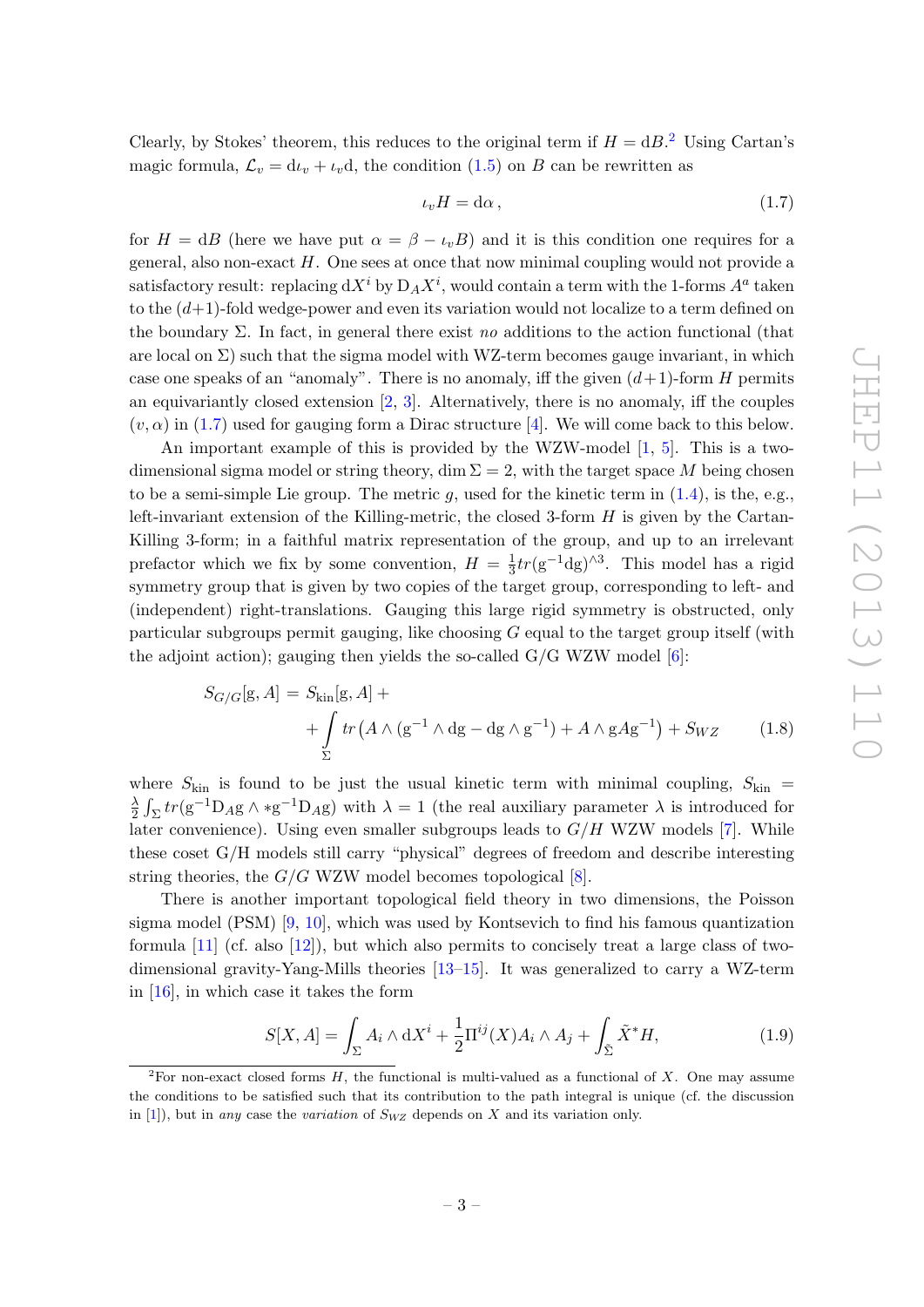where in addition to  $n = \dim M$  scalar fields  $X<sup>i</sup>$  the action depends also on a likewise number of 1-form fields  $A_i$ .  $\Pi \equiv \Pi^{ij}\partial_i \wedge \partial_j$  is a bivector field on M. For  $H = 0$ , i.e. in the conventional PSM,  $\Pi$  is Poisson. The model  $(1.9)$ , on the other hand, is topological, iff  $[16]$  the couple  $(\Pi, H)$  satisfies the twisted Poisson condition  $\frac{1}{2}[\Pi, \Pi] = \langle H, \Pi^{\otimes 3} \rangle$  (cf. also [\[17,](#page-18-15) [18\]](#page-18-16)).

A joint generalization of the twisted Poisson sigma model [\(1.9\)](#page-3-2) and the G/G-WZW model is given by the so-called Dirac sigma model (DSM) [\[19\]](#page-18-17). In fact, like the  $G/G$ model  $(1.8)$ , also the DSM carries a kinetic term (with minimal coupling to  $\hat{A}$ ). In both of these two models there are various arguments [\[8,](#page-18-7) [19\]](#page-18-17), moreover, that the physical content of the theory does not change when dropping this term, i.e. taking the limit  $\lambda \to 0$ . For the special case of a Dirac structure being a twisted Poisson structure, after this limit, the action of the DSM reduces to [\(1.9\)](#page-3-2), while for the Dirac structure corresponding to the adjoint action on a group we are left likewisely with the last three terms in  $(1.8)$ .<sup>[3](#page-4-0)</sup> The structural similarity of these terms is striking. But while in the first example the A-contributions (which do not result from a simple procedure like minimal coupling) can be obtained from a gauging procedure as outlined above, namely by an equivariantly closed extension of the 3-form  $H$ , the much more general Dirac sigma model, or even its special case of the twisted PSM  $(1.9)$ , was never *derived* or explained like this.

It will turn out that the groups  $G$  coming into question for the gauging will all be infi-nite dimensional.<sup>[4](#page-4-1)</sup> Nevertheless, as we see from the answer like  $(1.9)$  we want to reproduce, the number of gauge fields is finite. This is an interesting fact for several reasons: first, the usual equivariant cohomology procedure yields precisely the same number of 1-form gauge fields as the dimension of the group  $G$ . So, the generalized equivariant cohomology procedure using an adequate BRST-type language that we will sketch below, is different from the usual one and capable of producing interesting results. Second, and more important, in the models under consideration here, one deals with Lie groupoids/algebroids as generalizations of Lie groups/algebras. These are, on the one hand, generically infinite dimensional Lie groups/algebras, on the other hand, they are themselves finite dimensional manifolds (cf., e.g., [\[20,](#page-19-0) [21\]](#page-19-1) for an overview). But they are also much more flexible than mere groups, which, in this context, appear as somewhat (too?) rigid: in the space of all Dirac sigma models the  $G/G$  models appear as isolated points (such as linear Poisson brackets in the world of arbitrary Poisson structures). So, developping formalisms which permit such a type of symmetries for the construction of new theories is a promising direction, all the more if the resulting theories do resemble the more traditional ones quite closely (like in the comparison of  $(1.8)$  and  $(1.9)$  of our toy models). Certainly such a formalism will not be restricted to two spacetime dimensions, we do it here only in a first step for the purpose of developping the new formalism. We remark in this context, that another step into the direction of developping (also theories of potentially physical content and in

<span id="page-4-0"></span><sup>&</sup>lt;sup>3</sup>For the general DSM, the resulting action takes the form  $(4.8)$  or  $(4.9)$ ; the notions needed to understand the terms in that functional are explained in the course of the present paper or in the original article [\[19\]](#page-18-17).

<span id="page-4-1"></span><sup>&</sup>lt;sup>4</sup>Note in this context that for what follows we dropped the kinetic term and thus the metric  $g$ , which, if required to be left invariant, would necessarily lead to a finite dimensional G. The reason for this is at least two-fold here: first of all, for kinetic terms the simple recipe of minimal coupling always works. Second, as argued above, in the resulting theories the physics does not change, if the kinetic term is dropped (limit  $\lambda \to 0$ ).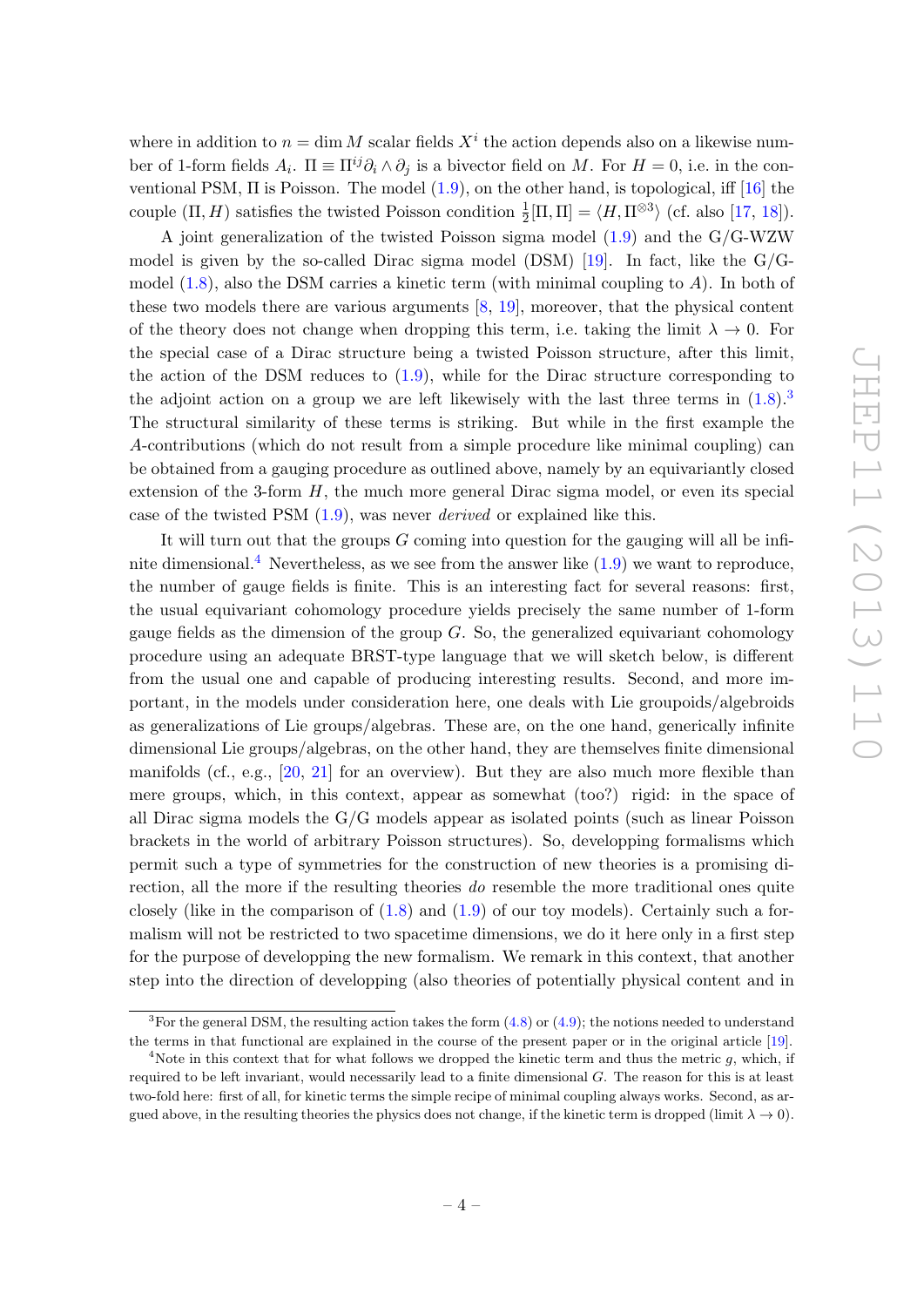

<span id="page-5-1"></span>Figure 1. Schematic picture of a Dirac structure  $D_{\Pi}$  corresponding to a bivector  $\Pi$  and one that does not arise in this way (having some directions parallel to TM).

arbitrary dimensions of  $\Sigma$ ) was made in [\[22–](#page-19-2)[24\]](#page-19-3). We consider the present investigation as complementary to the tools developped there.

### <span id="page-5-0"></span>2 Dirac structures/Lie algebroids and the group G to gauge

The goal we want to pursue now is gauging the WZ-term  $(1.6)$  for a given closed 3-form H. For this purpose we need to first identify the group  $G$  of rigid symmetries that can be gauged. We already found above, having a symmetry of H generated by a vector field  $v \in \Gamma(TM)$  should be read as the existence of a corresponding 1-form  $\alpha \in \Gamma(T^*M)$  such that [\(1.7\)](#page-3-1) holds true. Now the question of obstructions in the gauging arises.

Here we take recourse to [\[4\]](#page-18-2): it was found that, for a very large class of two-dimensional sigma models, couples  $(v, \alpha) \in \Gamma(TM \oplus T^*M)$  generate anomaly-free symmetries, iff they fit into a so-called Dirac structure. A Dirac structure is a maximal collection of such couples, such that for any two of them,  $(v, \alpha)$  and  $(w, \beta)$ , one has: 1.  $\alpha(w) + \beta(v) = 0$  and 2. The Courant-Dorfman bracket of the two,

<span id="page-5-2"></span>
$$
[(v, \alpha), (w, \beta)]_D = ([v, w], \mathcal{L}_v \beta - \iota_w \mathrm{d}\alpha + \iota_w \iota_v H) \tag{2.1}
$$

gives another one in the set of permitted couples. We remark that taking the first condition into account, the bracket becomes a Lie bracket. An important example [\[17\]](#page-18-15) of a Dirac structure is provided by  $(\Pi, H)$  defining an H-twisted Poisson structure: in this case one takes all couples  $(\iota_{\alpha} \Pi, \alpha)$ , parametrized by 1-forms  $\alpha \in \Omega^1(M)$ . In fact, given any tensor field  $\Pi \in \Gamma(TM^{\otimes 2})$  one can define a subbundle  $D_{\Pi} \subset TM \oplus T^{*}M$  by means of the graph of the map  $\Pi^{\sharp} \colon T^*M \to TM, \alpha \mapsto \iota_{\alpha}\Pi \equiv \Pi(\alpha, \cdot)$ . It turns out that  $D_{\Pi} = \{(\Pi^{\sharp}(\alpha), \alpha), \alpha \in$  $T^*M$  is a Dirac structure, iff  $\Pi$  is H-twisted Poisson [\[17\]](#page-18-15). But not any Dirac structure D arises in this way; there can be directions of  $D$  parallel to some directions of  $TM$  (e.g. for  $H = 0$ ,  $D = TM$  is a Dirac structure). Figure [1](#page-5-1) gives a schematic overview.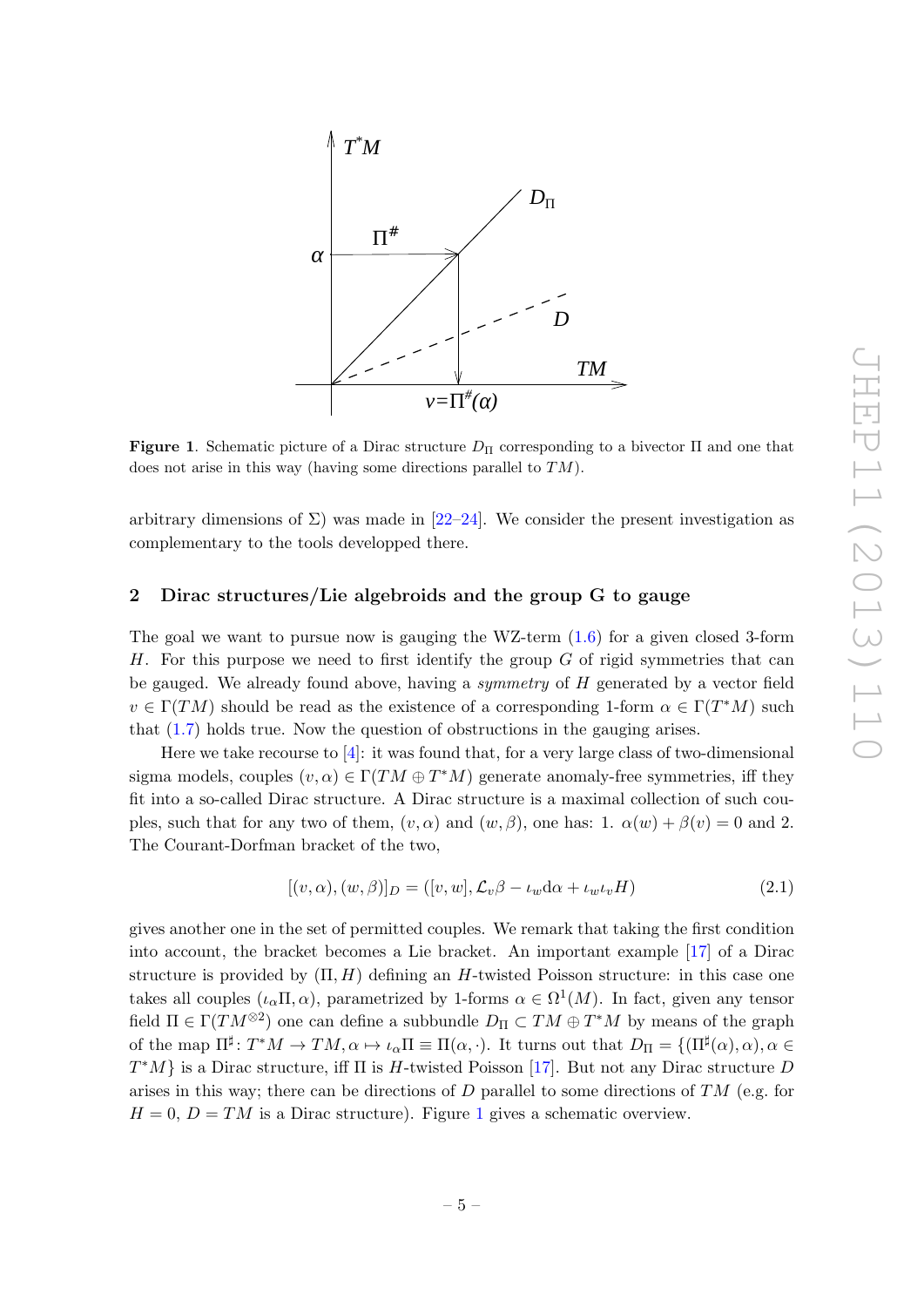Now we are ready to define the biggest possible unobstructed rigid symmetry Lie algebras  $\mathfrak g$  of a given closed 3-form H. To avoid anomalies we need to choose a Dirac structure  $D \subset TM \oplus T^*M$ . Then

<span id="page-6-2"></span>
$$
\mathfrak{g} = \{(v, \alpha) \in \Gamma(D) | \iota_v H = \mathrm{d}\alpha\}.
$$
\n(2.2)

Several remarks are in place: the set of all elements  $(v, \alpha)$  satisfying [\(1.7\)](#page-3-1) forms an algebra with respect to the bracket [\(2.1\)](#page-5-2); this algebra is a Leibniz algebra, but not Lie due to the missing antisymmetry of that bracket. Restricted to sections  $\Gamma(D)$  of any Dirac structure D, however, the bracket becomes a Lie bracket. While, on the other hand, the Lie algebra  $\Gamma(D)$  forms a  $C^{\infty}(M)$ -module, which implies that it arises from a subbundle D of  $TM \oplus T^*M$ , the condition  $(1.7)$  does not: if  $(v, \alpha)$  satisfies the condition  $(1.7)$ , then, for a general function  $f \in C^{\infty}(M)$ ,  $(fv, f\alpha)$  does not. Correspondingly, while any Dirac structure D defines a particular Lie algebroid structure over  $M$ , the Lie algebra g does not even have the interpretation of sections of any (sub)vector bundle. Note also that generically the Lie algebra g will be infinite dimensional. Certainly we can still decide to look for (also finite dimensional) subalgebras  $\mathfrak{h} \subset \mathfrak{g}$  to be gauged, e.g. by requiring that  $\mathfrak{h}$ leaves invariant also some given metric  $g$  on  $M$ . We will not restrict us here like this for what follows, but take any group  $G$  the Lie algebra of which is given by  $\mathfrak{g}$ .

Two final remarks: it is curious to note that the condition [\(1.7\)](#page-3-1) reminds of the condition for v to be a Hamiltonian vector field. In fact, if  $H$  is a non-degenerate closed  $(d+1)$ -form, it can be viewed of as a higher analogue of a symplectic form and such vector fields v are then called d-Hamiltonian  $[25]$ . Finally, one may ask, why the consideration in [\[4\]](#page-18-2) can be applied since it uses the cotangent bundle of loop space although the kinetic term for the string coordinate  $X$  was dropped. In fact, whenever the gauging of a WZterm  $(1.6)$  will produce a term linear in the gauge field (like in  $(1.8)$  or also in  $(1.9)$ ), the spatial component of the gauge field A (possibly multiplied by an appropriate function of X) will provide a momentum p conjugate to  $X$ .<sup>[5](#page-6-1)</sup>

#### <span id="page-6-0"></span>3 BRST-picture of standard and Lie algebroid equivariant cohomology

To gauge the Lie algebra  $\mathfrak g$  in [\(2.2\)](#page-6-2) as a rigid symmetry of the WZ-term [\(1.6\)](#page-2-4), we will apply the generalization of the standard equivariant cohomology as developped in [\[26\]](#page-19-5). For this purpose we first recall the standard one, defined by a finite dimensional Lie algebra  $\mathfrak h$  (which may be the intersection of  $\mathfrak g$  with the isometry group of a metric g defined on  $M$ , or just an arbitrary finite dimensional Lie algebra acting on  $M$ ). We will present the ordinary gauging such that the generalization to g will be straightforward (cf. also [\[27\]](#page-19-6)).

Denote by  $\rho: \mathfrak{h} \to \mathfrak{X}(M), e_a \mapsto \rho_a^i \partial_i$  the action of  $\mathfrak{h}$  on M, where  $(e_a)_{a=1}^{\dim \mathfrak{h}}$  is a basis of h and  $\rho_a^i \in C^{\infty}(M)$ . Then there is a canonical BRST-charge associated to it [\[28\]](#page-19-7):

<span id="page-6-3"></span>
$$
Q = \xi^a \rho_a^i(x) \frac{\partial}{\partial x^i} - \frac{1}{2} C^a_{bc} \xi^b \xi^c \frac{\partial}{\partial \xi^a}, \qquad (3.1)
$$

<span id="page-6-1"></span> ${}^{5}$ For a more detailed and careful discussion of this point, one may refer to the last section of  $[19]$ , where it is argued in what sense one can always work with the same phase space, the kinetic term being present or not.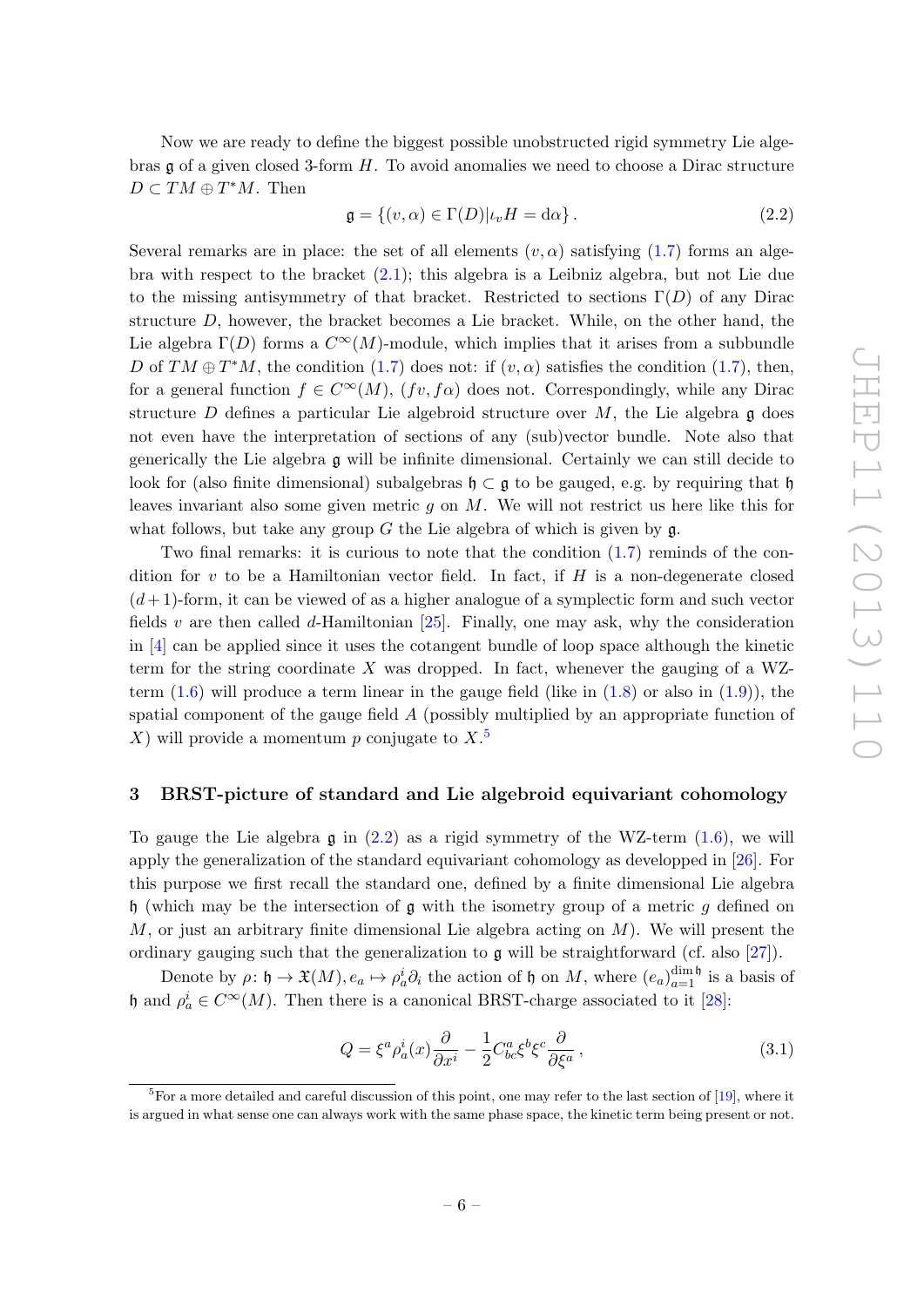where  $x^i$  are coordinates on M,  $\xi^a$  are odd, degree one variables called "ghosts" in the BRST language, and  $C_{bc}^a$  are the structure constants of the Lie algebra. Let E be the trivial vector bundle  $M \times \mathfrak{h}$ . Declaring fiber-linear coordinates on E to have degree one (and thus to be odd), we can consider  $x^i$  and  $\xi^a$  as coordinates on this graded super-manifold M that is usually denoted by E[1]. Q is a vector field of degree  $+1$  on M that squares to zero by the BRST property.

Given more generally any vector bundle  $E$  over  $M$ , we can introduce such coordinates on  $E[1]$ . A degree  $+1$  vector field then always takes the form  $(3.1)$ , where now, however, also  $C_{bc}^a$  can depend on x. Requiring  $Q^2 = 0$  then can be used as a possible definition of the structure of a Lie algebroid  $[29]$ <sup>[6](#page-7-0)</sup> Dirac structures are particular Lie algebroids (cf., e.g.,  $[19]$  and thus they also permit the formulation in terms of a homological  $Q$ , of which we will make use below in the generalization. Lie algebroids with  $C_{bc}^a$  constant always come from a Lie algebra action and are called action Lie algebroids.

For any Lie algebroid, the degree -1 vector fields  $\epsilon$ ,  $\epsilon'$  form a Lie algebra with respect to the derived bracket [\[30\]](#page-19-9):

<span id="page-7-1"></span>
$$
[\epsilon, \epsilon']_Q := [[\epsilon, Q], \epsilon'], \tag{3.2}
$$

where the ordinary brackets denote graded commutators. In the case of  $(3.1)$  and the action Lie algebroid, this reproduces the usual Lie bracket in  $\mathfrak h$  for the case of constant (w.r.t. the natural flat connection on the trivial bundle) vector fields,  $\epsilon = \epsilon^a \frac{\partial}{\partial \xi^a}$  with  $\epsilon^a$  constant. Note, however, that also in this case  $\epsilon^a \in C^{\infty}(M)$  is permitted and such sections form an infinite dimensional Lie algebra (which for  $\rho = 0$  would be just  $C^{\infty}(M) \otimes \mathfrak{h}$ , but in general includes also a differentiation w.r.t. the base manifold due to the first term in [\(3.1\)](#page-6-3)).

Suppose now that H is a closed 3-form satisfying  $(1.7)$  for any vector field v originating from the h-action. So, for any  $v_a := \rho(e_a)$  we have an  $\alpha_a$  such that  $H(v_a, \cdot, \cdot) = d\alpha_a$ . Note that, even if they exist, these  $\alpha_a$  are not unique; they will have to be chosen in such a way so as to satisfy some additional requirements. All this, including even the condition [\(1.7\)](#page-3-1) in fact, will follow from the procedure below.

Being a 3-form on  $M$ ,  $H$  can be also regarded as a 3-form on the bundle  $E$  over  $M$ (when pulled back by the projection, denoted by the same letter for simplicity), and thus likewise as a 3-form on the graded manifold  $\mathcal{M}, H \in \Omega^3(\mathcal{M})$ . Let us define a total degree deg by adding the form degree and the ghost degree. Since  $H$  does not contain any  $\xi^a$ -variables, H has also total degree 3.

We noticed above that the  $\mathfrak h$ -action on M can be generated by (constant) degree -1 vector fields  $\epsilon$  on  $\mathcal{M} \equiv M \times \mathfrak{h}[1]$ ; we have in particular,  $(\mathfrak{X}_{-1}^{const}(\mathcal{M}), [\cdot, \cdot]_Q) \cong (\mathfrak{h}, [\cdot, \cdot]).$ An h-equivariantly closed extension  $H$  of  $H$  can now be defined as follows [\[26\]](#page-19-5):  $H$  is a differential form on M of total degree 3, deg  $H=3$ , such that

<span id="page-7-2"></span>
$$
\widetilde{H}|_{\xi^a=0=d\xi^a}=H\ ,\qquad (\mathrm{d}+\mathcal{L}_Q)\widetilde{H}=0\ ,\qquad \mathcal{L}_\epsilon\widetilde{H}=0\ ,\tag{3.3}
$$

<span id="page-7-0"></span><sup>&</sup>lt;sup>6</sup>According to a more conventional definition, a Lie algebroid is a vector bundle  $E \rightarrow M$  equipped with a Lie bracket  $[\cdot,\cdot]_E$  on its sections  $\psi, \psi'$  and a bundle map  $\rho: E \to TM$  such that for any function  $f \in C^{\infty}(M)$  one has  $[\psi, f\psi']_E = f[\psi, \psi']_E + (\rho(\psi) \cdot f)\psi'$ . The relation with Q is as follows: for any, possibly overcomplete basis  $e_a \in \Gamma(E)$  of sections in the bundle, one has  $[e_a, e_b]_E|_x = C^a_{bc}(x)$  and  $\rho(e_a)|_x = \rho_a^i(x)\partial_i$ for all  $x \in M$ . Alternatively one can identify the Lie bracket  $[\cdot, \cdot]_E$  with the bracket defined in [\(3.2\)](#page-7-1) below.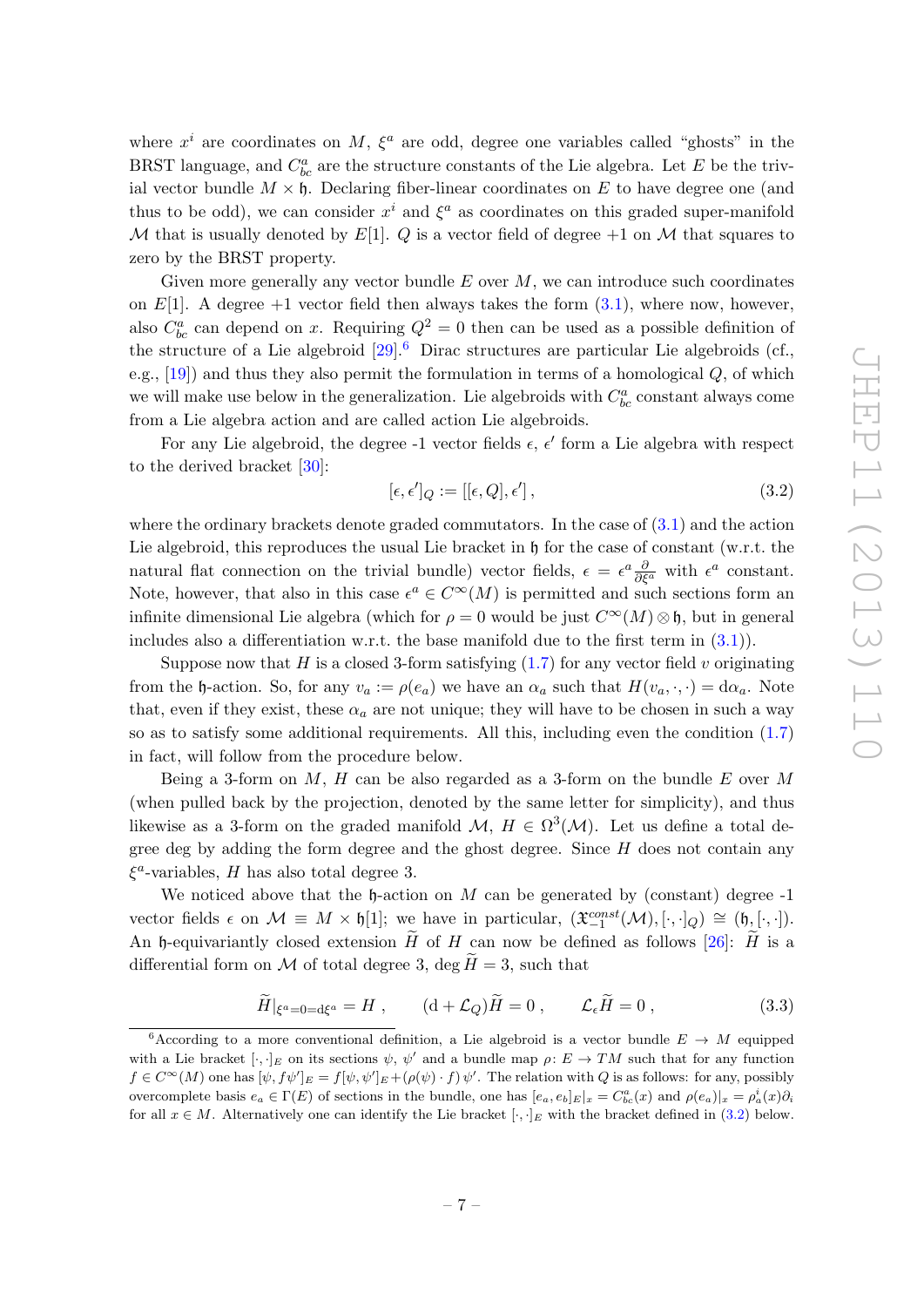where the last equation has to hold for all  $\epsilon \in \mathfrak{X}_{-1}^{const}(\mathcal{M})$ . The first equation ensures that at ghost number zero  $\hat{H}$  starts with the given 3-form  $H$  (that is why it is called an extension), the last equation translates into the fact that  $H$  depends on the ghosts only through their differentials; since  $\deg(d\xi^a) = 2$ , there can be at most one of them, so  $\widetilde{H} = H + \alpha_a \wedge d\xi^a$ for some 1-forms  $\alpha_a$  on M. It remains to solve the second condition of  $(3.3)$  at each ghost number. At ghost number  $0$  and  $1$  it is fulfilled by construction, saying that  $H$  is closed and reproducing the condition [\(1.7\)](#page-3-1) valid for each couple  $(v_a, \alpha_a)$ ,  $v_a \equiv \rho_a^i \partial_i$ , respectively, i.e., in the second case, reducing to the rigid invariance condition of  $H$  w.r.t. the  $\mathfrak{h}$ -action on  $M<sup>7</sup>$  $M<sup>7</sup>$  $M<sup>7</sup>$ . The remaining two equations at ghost numbers 2 and 3 provide the constraints that cannot always be fulfilled:  $\mathcal{L}_{v_a} \alpha_b = C_{ab}^c \alpha_c$  and  $\iota_{v_a} \alpha_b + \iota_{v_b} \alpha_a = 0$ . Note that the first of these conditions would be the equivariance condition of a moment map if  $\alpha_a$  were a function on a symplectic manifold; it thus can be interpreted as the corresponding higher analogue for the case that  $(M, H)$  is 2-symplectic. This reproduces the standard formulas for an equivariant extension, cf., e.g., [\[2\]](#page-18-0), while it is formulated in such a way that a generalization to arbitrary Lie (and also higher Lie or Lie-n) algebroids will be straightforward.

But before turning to this, we will briefly describe how to obtain the gauge invariant functional from such a procedure, i.e. after having found  $H$ . The scalar fields  $X^i$  we started with can be viewed as the pullback of coordinate functions  $x^i$  on M by the map  $X: \Sigma \to M$ ,  $X^{i} = X^{*}(x^{i}).$  The original functional S depends on the map X only. To include also the gauge fields, for each dimension of h one 1-form gauge field on  $\Sigma$ , we may extend the above map X to a degree-preserving map  $a: T[1]\Sigma \to E[1] \equiv M \times \mathfrak{h}[1]$ . Since coordinates on T[1]Σ are coordinates  $\sigma^{\mu}$  on Σ together with  $d\sigma^{\mu}$ , and the latter coordinates are declared to have degree 1 and thus being odd, functions on  $T[1]\Sigma$ , i.e. of these two type of variables, are nothing but differential forms on  $\Sigma$ . Thus the pullback of the degree 1 variable  $\xi^a$  on h[1] has to be a 1-form on  $\Sigma$ . We thus have the identification:  $X^i = a^*(x^i)$ ,  $A^a = a^*(\xi^a)$ .

 $\widetilde{H}$  is a differential form on  $\mathcal{M} = E[1]$  and can thus be viewed as a function on  $T[1]\mathcal{M}$ by the above consideration, now extended to the case of graded manifolds (instead of the ordinary manifold  $\Sigma$ ). So, if  $q^{\alpha} \equiv (x^i, \xi^{\alpha})$  denote the graded coordinates on M, we need to extend the map a further to a map  $f: T[1]\Sigma \to T[1]\mathcal{M}$  by prescribing their action by pullback on the dq<sup> $\alpha$ </sup>s. Noting that dq<sup> $\alpha$ </sup> = d( $q^{\alpha}$ ) and that the de Rham differential is a vector field on  $T[1]\mathcal{M}$  as well as on  $T[1]\Sigma$  (we denote it by the same letter d, understanding their difference from the context), the simplest way of fixing  $f^*$  would be to say that it commutes with d. Let us denote such a map by  $f_0$ . Then  $(f_0)^*(q^{\alpha}) = a^*(q^{\alpha})$  and  $(f_0)^*(dq^{\alpha}) = da^*(q^{\alpha})$ ; so, for example,  $(f_0)^*(d\xi^a) = dA^a$ . It is, however, useful to twist this map by a diffeomorphism generated by  $\iota_Q \equiv Q^{\alpha}(q) \frac{\partial}{\partial dq^{\alpha}}$ ,

$$
\exp(\iota_Q)(q^{\alpha}) = q^{\alpha} , \quad \exp(\iota_Q)(\mathrm{d}q^{\alpha}) = \mathrm{d}q^{\alpha} + Q^{\alpha}(q) , \qquad (3.4)
$$

i.e. shifting the image along the tangent direction by the value of the vector field Q:

$$
f^* = \exp(\iota_Q) \circ (f_0)^* \circ \exp(-\iota_Q). \tag{3.5}
$$

<span id="page-8-0"></span><sup>&</sup>lt;sup>7</sup>We already adapted the notation so as to identify the 1-form part of  $\tilde{H}$  with the  $\alpha_a$  appearing in the condition [\(1.7\)](#page-3-1), which otherwise follows from the degree 1 equation (note that in condition (1.7)  $\alpha_a$  is defined only up to closed contributions).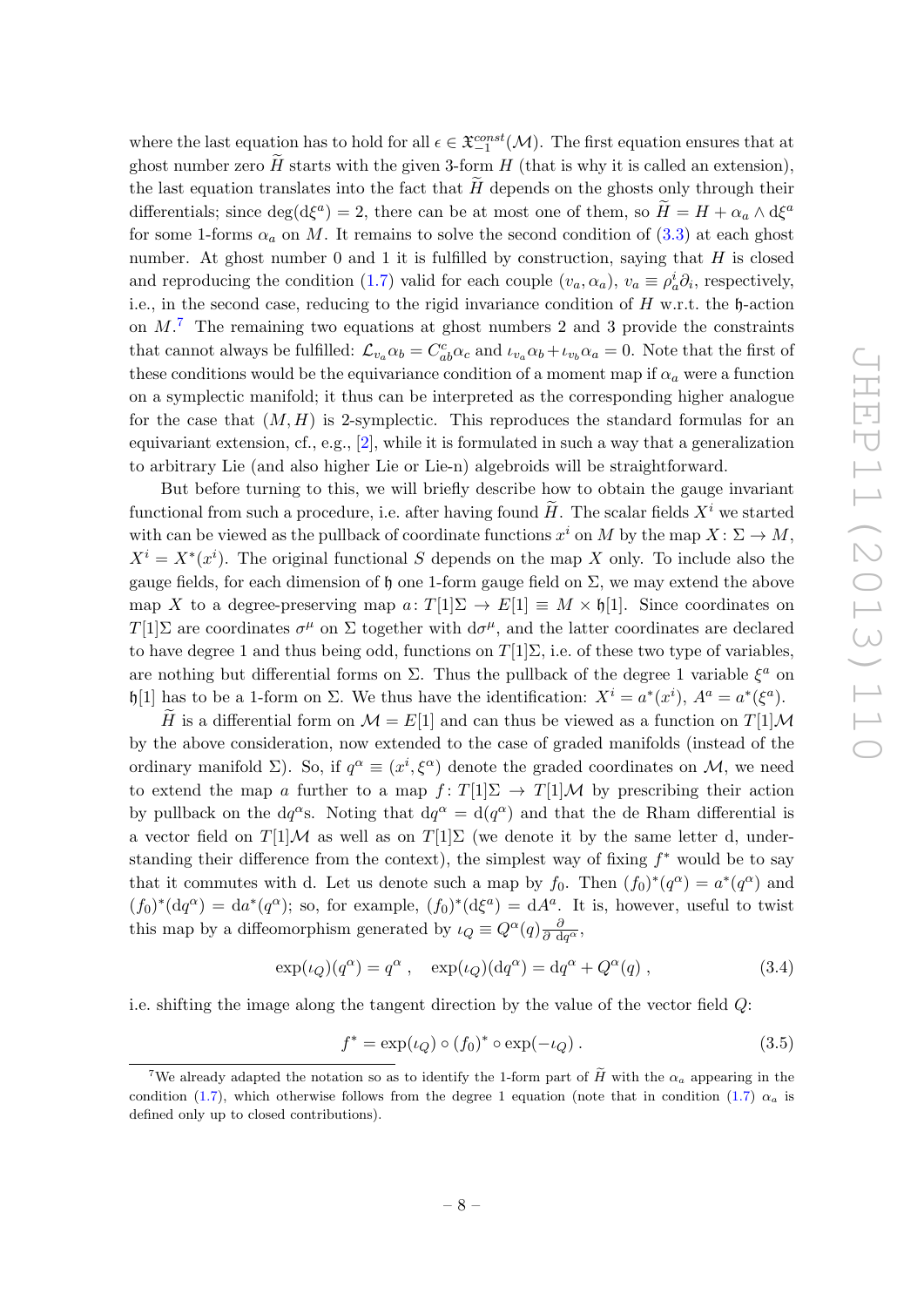Then, by construction,  $f^*: C^\infty(T[1]\mathcal{M}) \to C^\infty(T[1]\Sigma)$  is a chain map with respect to the twisted de Rham differential  $\exp(\iota_Q) \circ \text{doexp}(-\iota_Q) = \text{d} + \mathcal{L}_Q =: \widetilde{Q}$  on M, i.e.  $\text{do} f^* = f^* \circ \widetilde{Q}$ . For the vector field  $Q$  of the action Lie algebroid  $(3.1)$ , this map f has the remarkable property of implementing minimal coupling and producing the curvature of the gauge field:

$$
f^*(dx^i) = dX^i - \rho_a^i(X)A^a \equiv D_A X^i , \quad f^*(d\xi^a) = dA^a + \frac{1}{2}C^a_{bc}A^b \wedge A^c \equiv F_A , \qquad (3.6)
$$

while it still produces the scalar and gauge fields when applied to the coordinates on  $M \times$  $\mathfrak{h}[1]$ :  $f^*(x^i) = X^i$  and  $f^*(\xi^a) = A^a$ . The recipe<sup>[8](#page-9-0)</sup> now goes as follows: let  $S[X] = \int_{\Sigma} X^* B$ be invariant under an  $\mathfrak h$ -action, or  $(1.6)$  its corresponding Wess-Zumino generalization, and let H be an equivariant extension of H as defined above (in the first case,  $H = dB$ ), then the gauge invariant extension of this action<sup>[9](#page-9-1)</sup> is a functional of  $a$  and takes the form

<span id="page-9-3"></span>
$$
S[a] \equiv S[X, A] = \int_{\widetilde{\Sigma}} \widetilde{f}^*(\widetilde{H}), \qquad \partial \widetilde{\Sigma} = \Sigma, \qquad (3.7)
$$

where on the r.h.s.  $\tilde{f}$  is the map f for the extension of a to  $\tilde{a}: T[1]\tilde{\Sigma} \to \mathcal{M}$ . Note that  $\tilde{H}$ has total degree 3 so that we obtain a 3-form on  $\widetilde{\Sigma}$  by applying the degree preserving map  $\tilde{f}^*$  to it; except for the WZ-term, this 3-form turns out to be exact and thus the integral over the additional terms indeed localizes to the boundary  $\Sigma$ .

Now the stage is set for the Lie algebroid generalization of the equivariant cohomology. Let H be a closed 3-form on M and g as defined in  $(2.2)$ . Then H is called an equivariantly closed extension of  $H$  in the Lie algebroid sense, or, for short, an  $E$ -equivariantly closed extension of  $H$  where  $E$  is the Lie algebroid under consideration, if

<span id="page-9-2"></span>
$$
\widetilde{H}|_{\text{gh}0} = H , \qquad \widetilde{Q}\widetilde{H} = 0 , \qquad \widetilde{\epsilon}\widetilde{H} = 0 . \tag{3.8}
$$

Here the first equation denotes setting to zero all coordinates of strictly positive degree on  $E[1]$  as well as their derivatives.  $\tilde{Q} = d + \mathcal{L}_Q$  is the twisted de Rham differential.

More intricate is the specification of the third equation. In any case,  $\tilde{\epsilon}$  has to form a subalgebra of  $(\mathfrak{X}_{-1}(T[1](E[1])), [\cdot, \cdot]_{\tilde{O}} \equiv [[\cdot, Q], \cdot],$  which is Lie. One may demand in addition that  $\tilde{\epsilon} = \mathcal{L}_{\epsilon}$  where  $\epsilon \in \mathfrak{X}_{-1}(E[1])$ , which can be identified with the sections of the Lie algebroid E. If  $E = M \times \mathfrak{h}$  is an action Lie algebroid, we will require that one considers the sub-Lie algebra of constant sections on  $E$  corresponding to elements of  $\mathfrak{h}$ ; this then reproduces standard equivariant cohomology. For the case of a Dirac structure,  $E = D$ , we will require it to satisfy the condition corresponding to the definition of  $\mathfrak g$  in [\(2.2\)](#page-6-2), or one of its Lie subalgebras. However, we will find it necessary or at least useful below, to "lift" this picture, i.e. to permit vector fields  $\tilde{\epsilon}$  on  $T[1]E[1]$  that do not come from  $E[1]$  in the above way; in that case, they will correspond to an extension  $\tilde{\mathfrak{g}}$  of the Lie algebra g.

Note that applying the standard equivariant extension with  $\mathfrak{h} = \mathfrak{g}$  in general leads to a different functional than applying the D-equivariant one for the same  $\mathfrak{g}$ ; this is particularly transparent when g is infinite dimensional so that the former procedure will introduce an infinite number of gauge fields, while the one corresponding to the Dirac structure will

<span id="page-9-0"></span> ${}^{8}$ For an explanation cf, e.g., [\[2\]](#page-18-0) or [\[26\]](#page-19-5).

<span id="page-9-1"></span><sup>&</sup>lt;sup>9</sup>In the WZ-generalization one would need to add "variation" in front of "action".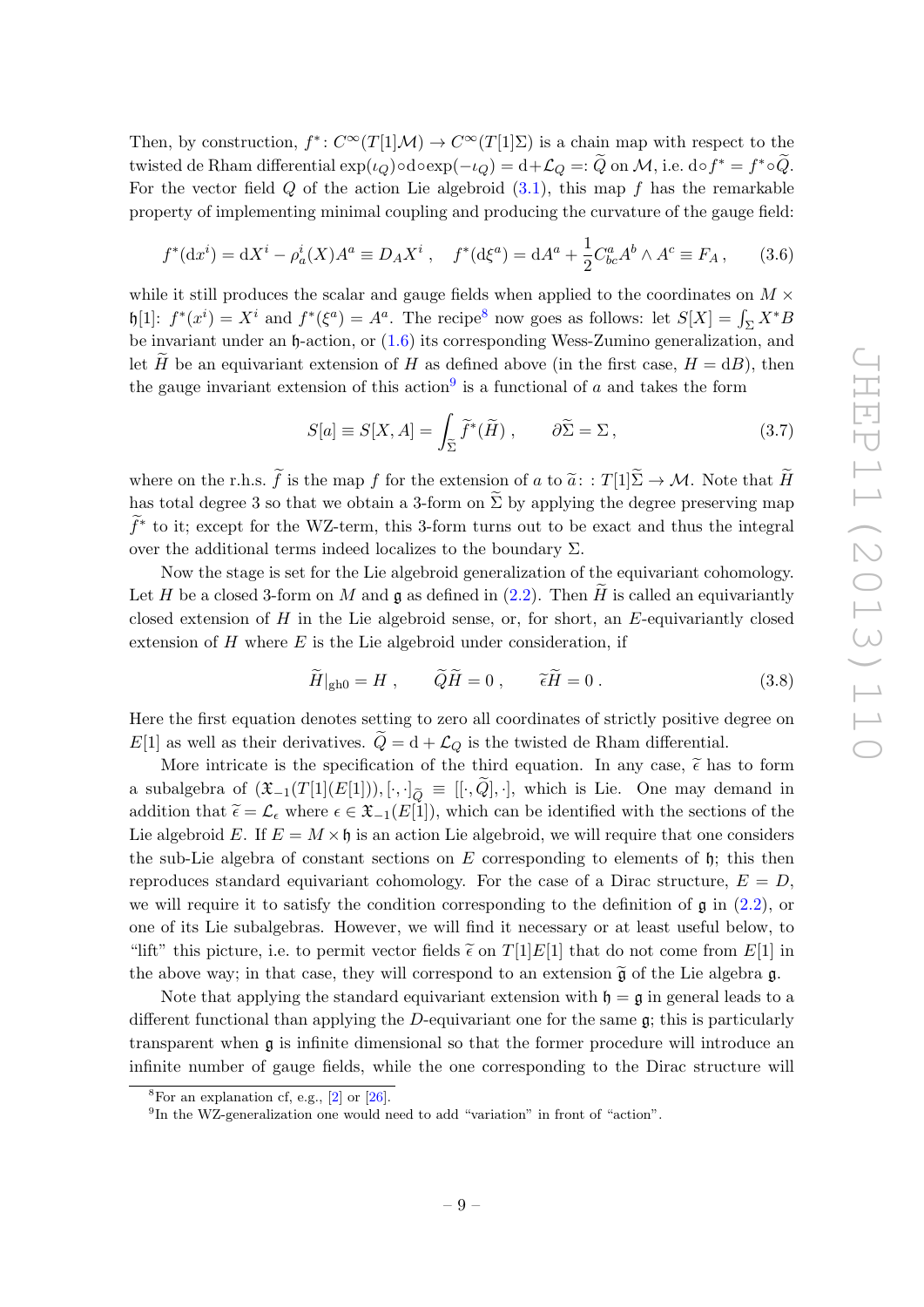introduce a finite number of them only, at the price of them being of a Lie algebroid type instead of a conventional gauge field. We will comment more on these two alternatives and their relation in a separate paper [\[31\]](#page-19-10).

#### <span id="page-10-0"></span>4 The Dirac sigma model from gauging

As a warm-up we start with the Poisson sigma model, i.e. with  $(1.9)$  for  $H = 0$  and  $\Pi$ being a Poisson bivector. We thus first determine the maximal Lie algebra g to gauge for this special case. Since  $H = 0$ , the 1-forms  $\alpha$  have to be closed,  $d\alpha = 0$ . Moreover, v is completely determined by  $\alpha, v = \Pi^{\sharp}(\alpha)$  (this becomes also clear from figure 1, where we see that the Dirac structure  $D_{\Pi}$  can be identified with  $T^*M$ ). Let us assume for a moment that  $H^1(M) = 0$ , i.e. that closed 1-forms are already exact,  $\alpha = df$ . In this case the bracket [\(2.1\)](#page-5-2) reduces to simply  $[df, dg]_D = d{f, g}_{\Pi}$  where  ${\{\cdot,\cdot\}}_{\Pi}$  is the Poisson bracket on M induced by  $\Pi$ ,  $\{f,g\}_{\Pi} = \iota_{dg}\iota_{df} \Pi \equiv (\Pi^{\sharp}(df)) (g)$ . Thus, for  $H^1(M) = 0$  the Lie algebra  $\mathfrak g$  is isomorphic to the Poisson algebra on M modulo constants,  $(\mathfrak{g}, [\cdot,\cdot]) \cong (C^{\infty}(M)/\text{const}, {\cdot, \cdot}_{\Pi}).$ In general,  $\mathfrak g$  can be identified with  $(\Omega^1_{\text{closed}}(M), [\cdot, \cdot]_D)$ , which also fits into the following exact sequence of Lie algebras

$$
0 \to (C^{\infty}(M)/\text{const}, \{\cdot, \cdot\}_{\Pi}) \stackrel{\mathrm{d}}{\to} \mathfrak{g} \cong (\Omega^1_{\mathrm{closed}}(M), [\cdot, \cdot]_D) \stackrel{[\cdot]}{\to} H^1(M) \to 0, \tag{4.1}
$$

where  $H^1(M)$  is viewed upon as an abelian Lie algebra. This is true since the bracket between two closed 1-forms  $\alpha$  and  $\beta$  induced by the bracket  $(2.1)$  is even exact,  $d(\Pi(\alpha, \beta)),$ so vanishing when taking the cohomology class on the right.

Identifying  $D_{\Pi}$  with  $T^*M$  (cf. figure 1), we may easily recover its Q-description. The graded manifold  $\mathcal{M} = T^* [1] M$  is symplectic,  $\omega = dx^i \wedge dp_i$ . It thus carries a canonical Poisson bracket  $\{\cdot,\cdot\}$  (of ghost number -1, since  $gh(\omega) = +1$ ). The bivector field Π can be viewed as a Hamiltonian quadratic in the momenta, i.e. of ghost number 2,  $\Pi = \frac{1}{2}\Pi^{ij}(x)p_ip_j$ . Thus its Hamiltonian vector field,  $Q = {\Pi, \cdot}$  is a (ghost) degree  $+1$ vector field.  ${\{\Pi, \Pi\}} = 0$  is equivalent to the Poisson condition on  $\Pi$ , so Q squares to zero,  $Q^2 \equiv Q \circ Q = 0$ . Degree -1 vector fields  $\epsilon = \alpha_i(x) \frac{\delta}{\partial x_i}$  $\frac{\partial}{\partial p_i}$  are parametrized by 1-forms  $\alpha = \alpha_i(x) dx^i$  on M. And indeed, the derived bracket  $(3.2)$  can be identified with the Lie algebroid bracket between the sections of  $T^*M$  and agreeing with the Courant-Dorfman bracket [\(2.1\)](#page-5-2) restricted to sections of  $D_{\Pi}$ . Thus the Lie algebra g can be also seen as degree -1 vector fields  $\epsilon$  on  $\mathcal{M} = T^* [1] M$  parametrized by  $\alpha \in \Omega^1_{\text{closed}}(M)$  and equipped with the derived bracket  $[\cdot, \cdot]_Q$ .

Now we are ready to solve the gauging or extension problem [\(3.8\)](#page-9-2) in this case, where we choose  $\tilde{\epsilon} = \mathcal{L}_{\epsilon}$  with the degree -1 vector fields  $\epsilon$  as above. First, we observe that the symplectic form  $\omega$  on M provides an obvious solution of this: it carries ghost number one, so it solves the first of the three conditions [\(3.8\)](#page-9-2). The second condition,  $(d + \mathcal{L}_Q)\omega = 0$ , is satisfied since the symplectic form is closed and Q is Hamiltonian. It remains to check the last equation, the vanishing of  $\mathcal{L}_{\epsilon}\omega = d(\iota_{\epsilon}\omega) = -d(\alpha_i dx^i) \equiv -d\alpha$ , which is the case due to the condition on the 1-forms  $\alpha$ . It is interesting to note that here it is the last equation that encodes the condition [\(1.7\)](#page-3-1) (here in the degenerate case  $H = 0$ ), in contrast to the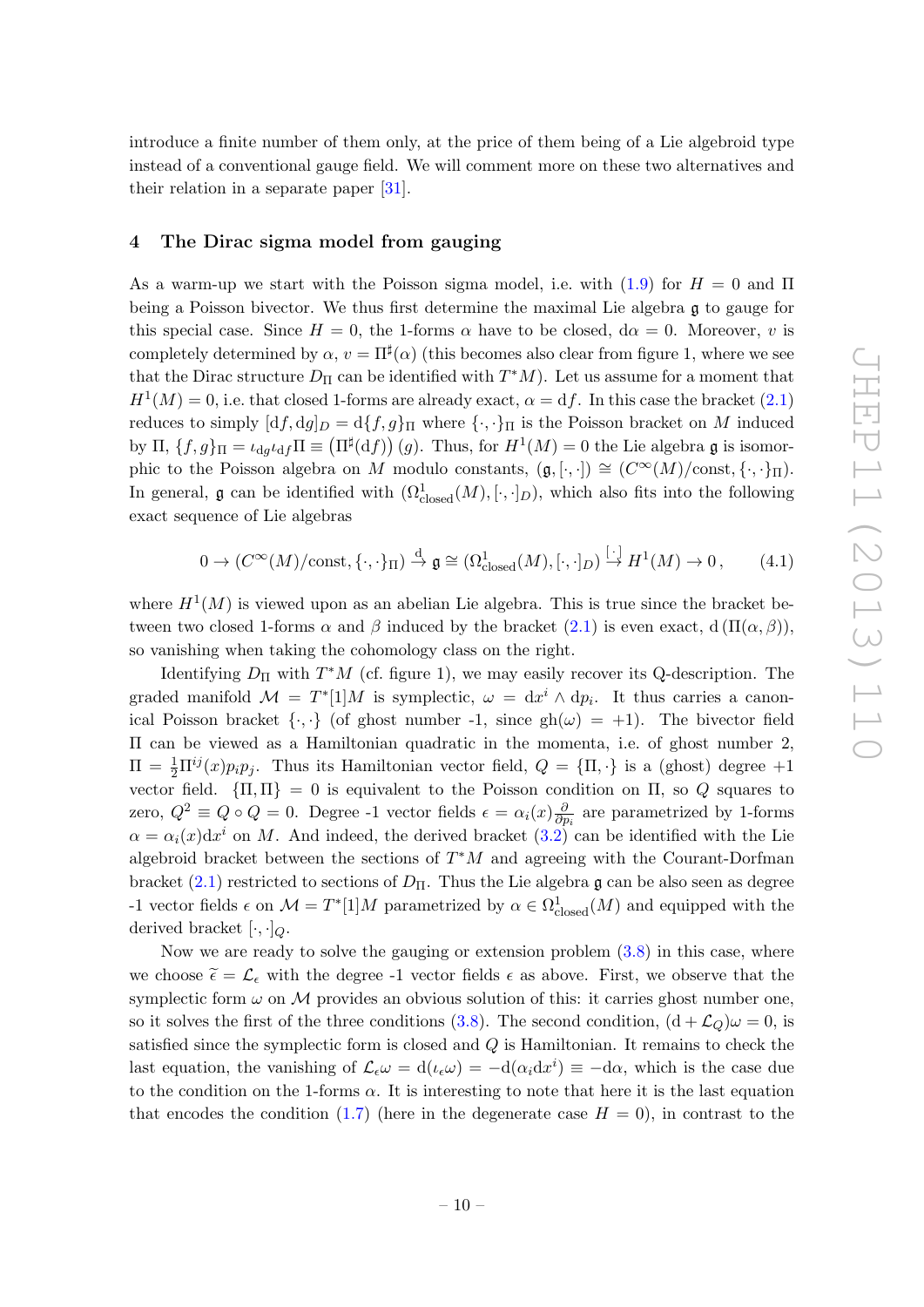standard equivariant cohomology, where it was found to show up in the second of these equations. This is a feature that persists also for non-vanishing H.

Since we are extending  $H = 0$ , certainly also  $\widetilde{H} = \lambda \omega$  for any  $\lambda \in \mathbb{R}$  gives a solution. In fact, a direct, straightforward calculation shows that this is even the most general solution. We thus apply  $(3.7)$  to this solution:

<span id="page-11-0"></span>
$$
\int_{\tilde{\Sigma}} f^*(\lambda \omega) = \lambda \int_{\tilde{\Sigma}} d\left( A_i \wedge dX^i + \frac{1}{2} \Pi^{ij}(X) A_i \wedge A_j \right), \qquad (4.2)
$$

where we dropped a term proportional to  $\Pi^{ij}$ ,  $\Pi^{lk}$   $A_i \wedge A_j \wedge A_k$  by means of the Jacobi identity satisfied by Π. Thus, up to an irrelevant constant prefactor, we indeed obtain the PSM on the boundary  $\Sigma$ . (Note that  $(f_0)^*(\omega) = dX^i \wedge dA_i$ , so again the twist by Q is essential here.) For a generalization of  $(4.2)$  to arbitrary dimensions, where one obtains the AKSZ-sigma models on the boundary of the respective  $\Sigma$ , cf. [[26\]](#page-19-5).

It may appear strange to apply the extension problem to  $H = 0$ . In that case all the information is contained in the chosen Dirac structure, which corresponded to the choice of a Poisson structure on  $M$ . To obtain from this a constant multiple of the Poisson sigma model in this way, and nothing else, is, however, comforting. It may be compared with applying standard equivariant cohomology to  $M$  being just a point, where one obtains the cohomology of the chosen Lie algebra (and nothing else).<sup>[10](#page-11-1)</sup>

From the initial example we already learn that one will have to impose some kind of non-zero condition on  $H$  to hope for a uniqueness; otherwise, there could be factors of the above sort. But even requiring that  $H$  is non-vanishing when restricted to the twisted symplectic leaves of Π, the above procedure turns out to not uniquely fix the functional in general, as the following example shows.

The couple  $(\Pi = \partial_1 \wedge \partial_2 + \partial_3 \wedge \partial_4 + x^1 x^2 \partial_2 \wedge \partial_3, H = -d\left(\frac{1}{2}\right)$  $\frac{1}{2}(x^1)^2 dx^2 \wedge dx^4$ ) defines a twisted Poisson structure on  $M = \mathbb{R}^4$ . Since the bivector is non-degenerate, it is even twisted symplectic; thus there is only one twisted symplectic leaf, which is all of  $\mathbb{R}^4$ , and the 3-form is non-zero almost everywhere (it is non-vanishing except for the 3-plane  $x^1 = 0$ ), ambiguities of the previous sort would thus be ruled out by a continuity argument. We next determine the Lie algebra  $\mathfrak{g}(2.2)$  $\mathfrak{g}(2.2)$  for this choice of a 3-form H and the given Dirac structure. Since the latter one is again the graph of a bivector, the condition to be in the Dirac structure is taken care of by using 1-forms  $\alpha$  on M to parametrize them. It remains to analyze the condition [\(1.7\)](#page-3-1), which now takes the form  $\iota_{\Pi^{\sharp}(\alpha)}H = d\alpha$ . The general solution of this is still an infinite dimensional space, but in some sense much smaller than in the previous example studied above: one finds  $\alpha = g(x^1, x^4)dx^1 + h(x^1, x^4)dx^4 + c(x^1x^2dx^1 + dx^3)$ , where h is determined by g up to an additive function of  $x^4$  by means of  $h_{,1} = -x_{1}g + g_{,4}$ . Thus while in the Poisson case studied before one obtained essentially all functions of the Poisson manifold parametrizing the Lie algebra, which would be functions of four variables for  $M = \mathbb{R}^4$ , here the general solution is parametrized by one function g of only two variables, one function of one variable (from the integration of  $h$ ), and one constant c. The symmetry algebra being relatively small in this case, the extension does not become unique anymore

<span id="page-11-1"></span> $10$ We are grateful to A. Alekseev for this remark.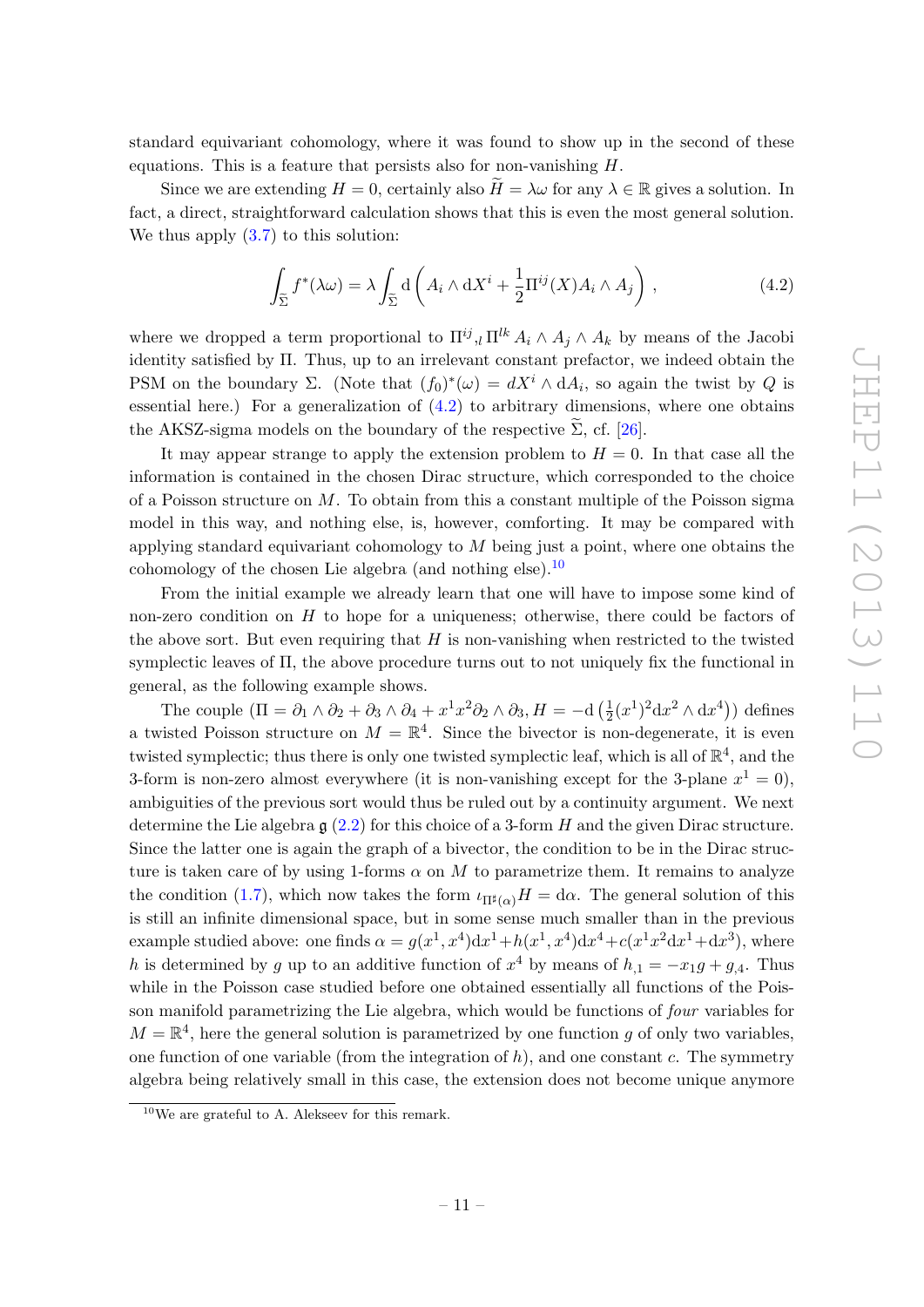(and despite the fact that the given non-vanishing  $H$  would eliminate ambiguities of the sort of the previous example). For example, in addition to the action [\(1.9\)](#page-3-2) for the above data, we can add terms of the form  $\int_{\Sigma} f(X^1)A_2 \wedge A_3$  for an arbitrary function f, which corresponds to a modified bivector  $\Pi \to \Pi + f(X^1)\partial_2 \wedge \partial_3$ . Remarkably, this change of the bivector can be made undone by means of a diffeomorphism on  $M$  (leaving  $H$  invariant) provided f is vanishing at  $x^1 = 0$  (by an  $x^1$ -dependent shift of  $x^2$ , as one may easily check); this is, however, no more the case for  $f(0) \neq 0$ . Thus, there exist examples, where the above-mentioned extension has inequivalent solutions. It turns out that this type of ambiguity can be eliminated with an appropriate lift and extension of the symmetry algebra.

Having observed that the symmetry algebra  $\mathfrak g$  can be too small in some cases so as to fix the equivariant extension, we search for an enlargement of it, while still staying inside the context of E-equivariant cohomology with the conditions [\(3.8\)](#page-9-2). Dropping the condition [\(1.7\)](#page-3-1) for a moment, the symmetry algebra consists of sections of the Dirac structure  $D \subset TM \oplus T^*M$ , which, in particular, is a Lie algebroid.

Given any Lie algebroid E, its Lie algebra on  $\Gamma(E)$  can be recovered from the Q-derived bracket [\(3.2\)](#page-7-1) by means of the degree -1 vector fields  $\epsilon$  on  $\mathcal{M} = E[1]$  (which are easily seen to correspond to the sections of  $E$ ). This Lie algebra can be lifted faithfully to  $\mathcal{M} = T[1]\mathcal{M}$  by means of the Lie derivative, using again the derived bracket con-struction [\(3.2\)](#page-7-1), but replacing  $\epsilon$ ,  $\epsilon'$  by  $\mathcal{L}_{\epsilon}$ ,  $\mathcal{L}_{\epsilon'}$ , and  $Q$  by  $\tilde{Q} = d + \mathcal{L}_{Q}$ . We may now search an extension of the form  $\tilde{\epsilon} = \mathcal{L}_{\epsilon} + \dots$  for [\(3.8\)](#page-9-2). For this we have the following

**Proposition.** Let  $E \equiv (E, \rho: E \to TM, [\cdot, \cdot]_E)$  be a Lie algebroid. The embedding  $\mathcal{L}$  of its Lie algebra  $(\Gamma(E), [\cdot, \cdot]_E)$  into the degree -1 vector fields on  $T[1]E[1]$  (equipped with the derived bracket) has a unique maximal extension  $\mathcal{G}_E$ , which is a semi-direct product:

$$
0 \to (\Gamma(E \otimes T^*M), [\cdot, \cdot]_{\rho} \to (\mathcal{G}_E, [\cdot, \cdot]) \stackrel{\mathcal{L}}{\to} (\Gamma(E), [\cdot, \cdot]_E) \to 0, \tag{4.3}
$$

where the Lie algebra on  $\Gamma(E \otimes T^*M)$  is induced by a pointwisely defined Lie algebra on  $E \otimes T^*M$  $T^*M \cong \text{Hom}(TM, E) \ni \gamma, \gamma', [\gamma, \gamma']_\rho = -\gamma \circ \rho \circ \gamma' + \gamma' \circ \rho \circ \gamma$ , and the action of  $\epsilon \in \Gamma(E)$  on  $\gamma = \gamma^a \otimes e_a \in \Gamma(T^*M) \otimes \Gamma(E) \cong \Gamma(E \otimes T^*M)$  is given by  $\epsilon \cdot \gamma := (\mathcal{L}_{\rho(\epsilon)} \gamma^a) \otimes e_a + \gamma^a \otimes [\epsilon, e_a]_E$ .

Proof (Sketch). While the derived bracket satisfies a Jacobi-type of equation (its regular left representation satisfies a Leibniz rule with respect to the bracket), it is not auto-matically antisymmetric (cf., e.g., [\[30\]](#page-19-9)); for this one needs that  $[\widetilde{Q}, [\widetilde{\epsilon}, \widetilde{\epsilon}']]$  vanishes for all<br> $\widetilde{\epsilon} \widetilde{Z}$  =  $\widetilde{G}$  =  $\widetilde{G}$  =  $\widetilde{G}$  =  $\widetilde{G}$  =  $\widetilde{G}$  =  $\widetilde{G}$  =  $\widetilde{G}$  =  $\widetilde{G}$  $\tilde{\epsilon}, \tilde{\epsilon}' \in \mathcal{G}_E$ . Since this has to hold for all  $\epsilon, \epsilon' \in \Gamma(E)$  (with the usual identification), this implies that the permitted  $\tilde{\epsilon}$  are of the form:  $\tilde{\epsilon} = \mathcal{L}_{\epsilon} + \theta^{i} \gamma_{i}^{a}(x) \frac{\partial}{\partial \psi^{a}}$ , where  $\theta^{i} = dx^{i}$  and  $\psi^a = d\xi^a$  are the new "tangent" coordinates on  $T[1](E[1])$  of degree 1 and 2, respectively. (Note that on a supermanifold  $E[1]$  for a Lie algebroid E there are no degree -2 vector fields so  $[\epsilon, \epsilon']$  vanishes there for degree reasons; this is no more the case on  $T[1]E[1]$ , where the degree -2 vector fields are spanned by  $\frac{\partial}{\partial \psi^a}$ .) The remainder is a straightforward calculation using the derived bracket  $[[\tilde{\epsilon}, \tilde{Q}], \tilde{\epsilon}']$  and identifying  $\gamma_i^a$  with the components of a section  $\gamma$ in  $T^*M \otimes E$  for a basis  $dx^i \otimes e_a$ .  $\Box$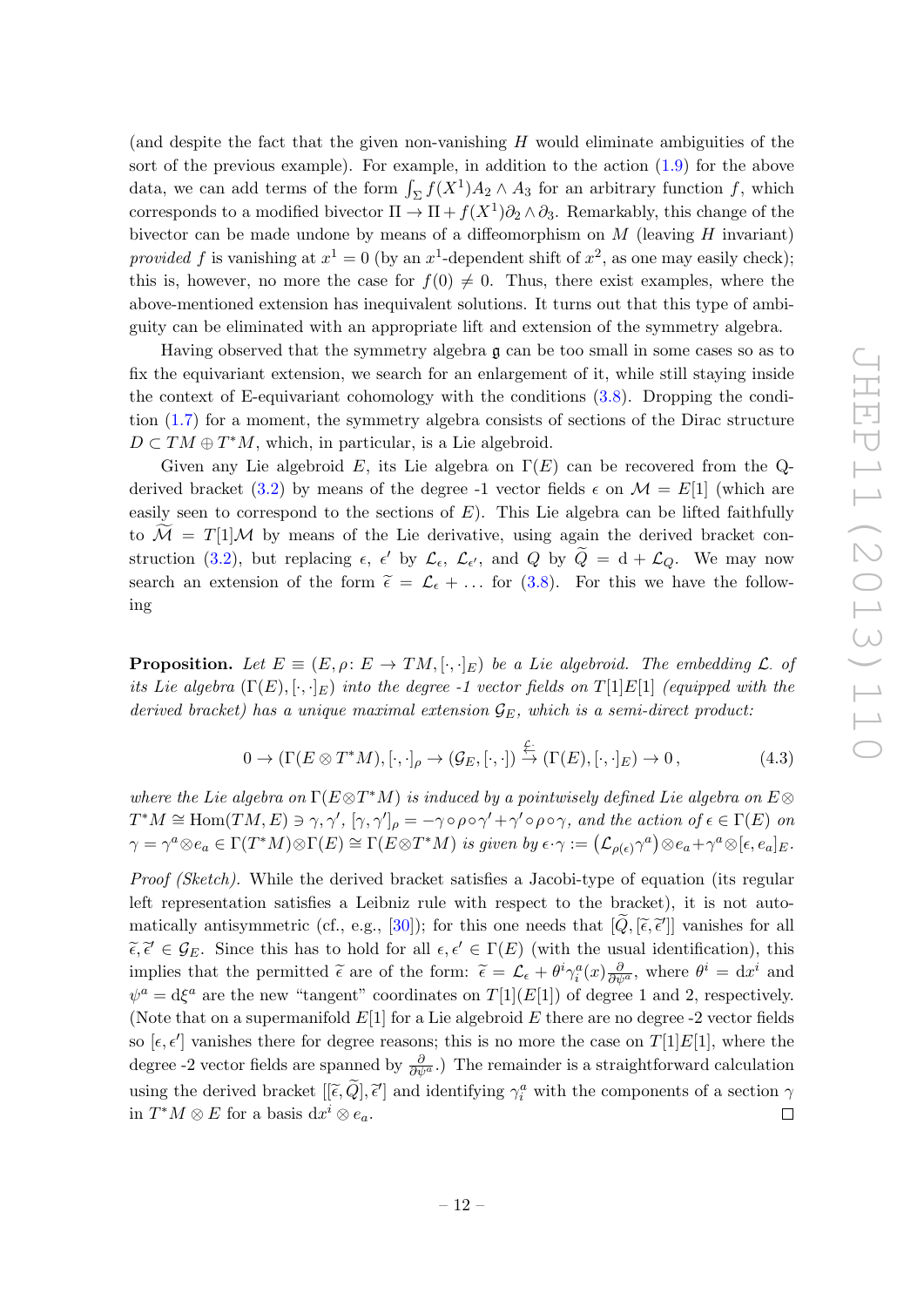We now specialize this algebra to a Dirac structure,  $E = D$ , using also its particularities as compared to general Lie algebroids. For the gauging of a closed 3-form  $H$ , the algebra  $\mathcal{G}_D$  is still too big. First, we certainly need to impose the constraint [\(1.7\)](#page-3-1) on  $\epsilon$  of rigid invariance of H. But now, in addition to  $\epsilon \in \Gamma(D)$ , also  $\gamma \in \Gamma(D \otimes T^*M)$  acts on  $\widetilde{H}$  and we need to restrict it as well. In the present context we always considered Dirac structures in split exact Courant algebroids (cf, e.g.,  $[19]$  for an explanation of this terminology), i.e. in addition to the projection  $\rho: D \to TM$ , we also have a projection  $\tau: D \to T^*M$  (horizontal projection in figure 1). For any Dirac structure  $D$  we can thus define in a canonical way

<span id="page-13-0"></span>
$$
\widetilde{\gamma} := (\tau \otimes id) \circ \gamma \in \text{Hom}(TM, T^*M) \cong \Gamma(T^*M \otimes T^*M). \tag{4.4}
$$

Denote by  $\widetilde{\gamma}^A \equiv \frac{1}{2}$  $\frac{1}{2}\widetilde{\gamma}_{ij}dx^i\wedge dx^j$  its antisymmetric or 2-form part. A restriction on  $\gamma$  that defines a Lie subalgebra and that turns out to fulfill its purpose is given by the following:

<span id="page-13-1"></span>
$$
\widetilde{\mathfrak{g}} := \{ (v, \alpha, \gamma) \in \mathcal{G}_D | i_v H = \mathrm{d}\alpha, \widetilde{\gamma}^A = 0 \}.
$$
\n(4.5)

Before pronouncing the main result of the present paper, we specialize the above Lie algebra to the case of  $D = D_{\Pi}$  of a twisted Poisson structure  $(\Pi, H)$ . In that case the map  $\tau: D \to T^*M$  is an isomorphism, which we have used already to identify D with  $T^*M$  in fact, and the anchor map  $\rho$  corresponds to simply  $\Pi^{\sharp}$ :  $T^*M \to TM$  (cf. also figure 1). The projection  $\tau$  being an isomorphism permits to identify  $\gamma$  with  $\tilde{\gamma}$  in this case,  $\gamma \in \Gamma(T^*M \otimes T^*M)$ . Then the restriction on  $\gamma$  in [\(4.4\)](#page-13-0) just requires it to be a symmetric tensor,  $\gamma \in \Gamma(T^*M \otimes T^*M) =: \Gamma(S^2T^*M)$ . Any antisymmetric matrix  $\Pi$  induces a Lie bracket on the symmetric matrices A, B, by means of  $[A, B]_{\Pi} := -(A \Pi B - B \Pi A)$ . It is this Lie algebra that extends the previously found Lie algebra  $\mathfrak g$  of  $(2.2)$  in the form of a semidirect product, with the action of  $\mathfrak g$  on the symmetric tensors just being given by the Lie derivative with respect to  $v = \Pi^{\sharp}(\alpha)$ , i.e.  $\alpha \cdot \gamma = \mathcal{L}_{\Pi^{\sharp}(\alpha)}\gamma$ . The semi-direct product thus corresponds to the following exact sequence in this case

<span id="page-13-2"></span>
$$
0 \to (\Gamma(S^2 T^* M), [\cdot, \cdot]_{\Pi}) \to \widetilde{\mathfrak{g}} \to (\{\alpha \in \Omega^1(M) | \iota_{\Pi^\sharp(\alpha)} H = d\alpha\}, [\cdot, \cdot]_{D_{\Pi}}) \to 0, \tag{4.6}
$$

where  $[\alpha, \beta]_{D_{\Pi}} = d\iota_{\Pi^{\#}(\alpha)}\beta + \iota_{\Pi^{\#}(\beta)}\iota_{\Pi^{\#}(\alpha)}H$  is the Lie algebroid bracket induced on  $T^*M$  by the twisted Poisson structure when restricted to set of 1-forms satisfying [\(1.7\)](#page-3-1). As a vector space thus  $\widetilde{\mathfrak{g}} = \Gamma(T^*M \oplus T^*M \otimes T^*M) \cong \Omega^1(M) \oplus \Gamma(S^2(T^*M))$ , the 1-forms are equipped with the above Lie algebroid bracket, the symmetric tensor with the pointwisely defined Lie algebra induced by  $\Pi$ , and the 1-forms act on them by means of the Lie derivative w.r.t. their anchor projection  $\Pi^{\sharp}$ .

With this choice [\(4.4\)](#page-13-0), represented by particular degree -1 vector fields on  $T[1]D[1]$  as explained above, one finally obtains the following

**Theorem.** Let H be a closed 3-form on M and D a Dirac structure on  $(TM \oplus T^*M)_H$  such that the pullback of H to a dense set of orbits of D is non-zero. Then the  $\tilde{\mathfrak{g}}$ -equivariantly closed extension  $\tilde{H}$  [\(3.8\)](#page-9-2) of H is unique and  $\int_{\tilde{\Sigma}} \tilde{f}^*(\tilde{H})$  yields the (metric-independent part of) the Dirac sigma model [\[19\]](#page-18-17) on  $\Sigma = \partial \widetilde{\Sigma}$ .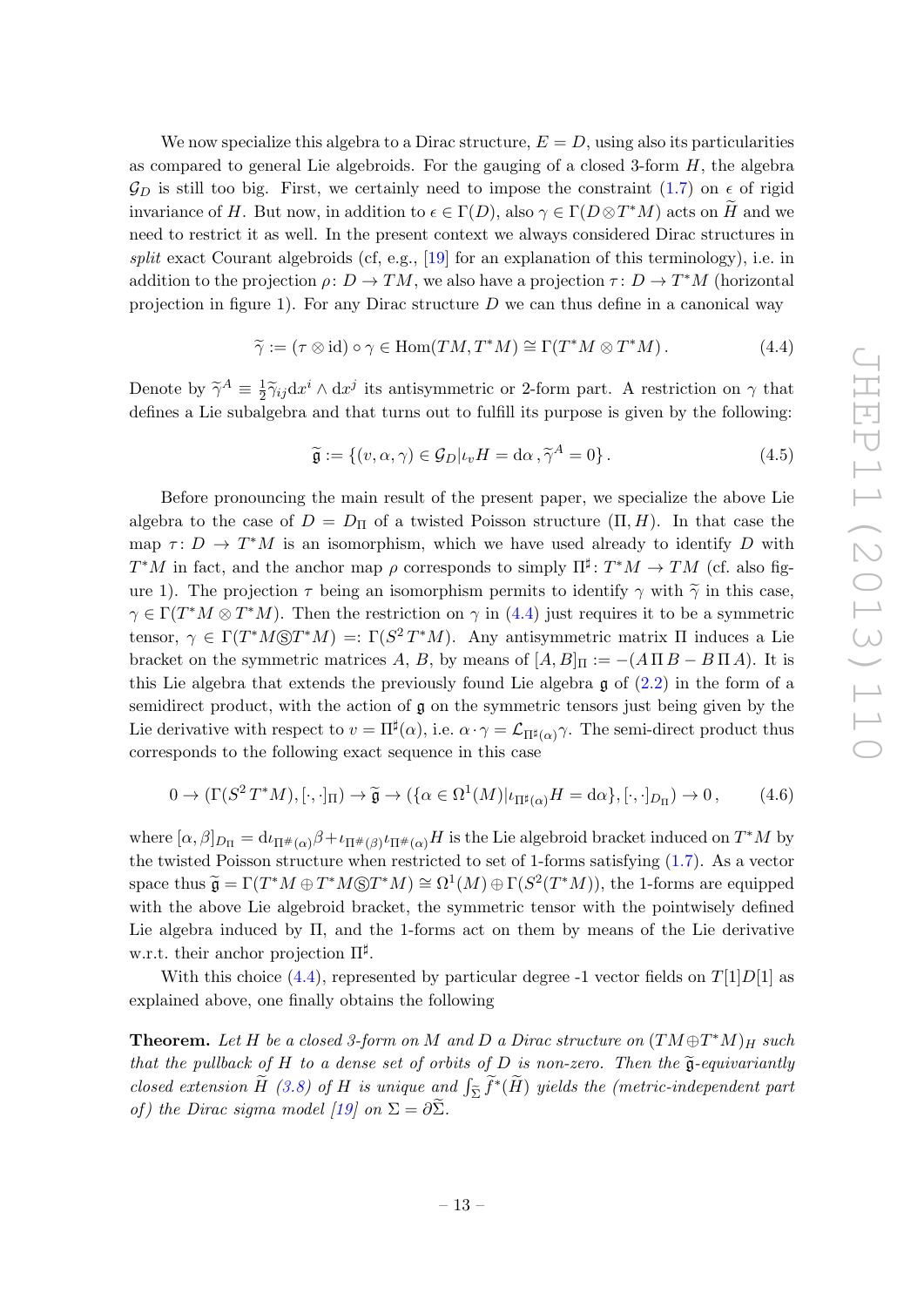

<span id="page-14-0"></span>**Figure 2.** Dirac structure as a graph of an orthogonal operator  $\mathcal{O} \in \Gamma(\text{End}(TM))$ . While with respect to the frame  $T^*M/TM$  only (twisted) Poisson and presymplectic structures can be written as a graph, cf. figure [1,](#page-5-1) the frame  $E_{+}/E_{-}$ , introduced by means of an auxiliary metric, permits to write every Dirac structure D as a graph (since necessarily  $D \cap E_{\pm} = 0$ ).

Proof. The proof is a rather straightforward, somewhat lengthy calculation. Let us present its major stages. For a convenient description of couples  $(v, \alpha)$  forming a Dirac structure one may use the identification of D with  $TM$  induced by a metric q: such a metric permits the identification  $TM \oplus T^*M \cong TM \oplus TM$  and the introduction of the eigenvalue subbundles  $E_{\pm} = \{v \oplus \pm v\}$  of the involution  $(v, \alpha) \mapsto (\alpha, v)$ . Clearly,  $E_{+}$  as well as  $E_{-}$  can be identified with  $TM$  (projection to the first factor). In this setting any Dirac structure corresponds to a point-wise orthogonal operator  $\mathcal{O} \in \Gamma(\text{End}(TM))$ , viewed as a map from  $E_+ \cong TM$  to  $E_- \cong TM$  (see figure [2,](#page-14-0) as well as [\[19\]](#page-18-17) for the full argument), subject to the following (twisted Jacobi-type) integrability condition

<span id="page-14-1"></span>
$$
g\left(\mathcal{O}^{-1}\nabla_{(\mathrm{id}-\mathcal{O})\xi_1}(\mathcal{O})\xi_2,\xi_3\right) + cycl(1,2,3) = \frac{1}{2}H((\mathrm{id}-\mathcal{O})\xi_1,(\mathrm{id}-\mathcal{O})\xi_2,(\mathrm{id}-\mathcal{O})\xi_3). \tag{4.7}
$$

If the operator (id +  $\mathcal{O}$ ) is invertible, this corresponds precisely to the Dirac structure  $D_{\Pi}$ of a twisted Poisson structure with bivector  $\Pi = (\mathrm{id} - \mathcal{O}) \cdot (\mathrm{id} + \mathcal{O})^{-1}$  (cf. also [\[32\]](#page-19-11) and figure [1\)](#page-5-1); in this case, the condition [\(4.7\)](#page-14-1) can be rewritten as  $\frac{1}{2}[\Pi, \Pi] = \langle H, \Pi^{\otimes 3} \rangle$ . Such as for the graph of a bivector Π we could parametrize the elements of the corresponding Dirac structure  $D_{\Pi}$  by elements  $\alpha \in T^*M$  (cf. figure [1\)](#page-5-1), now for an arbitrary Dirac structure D we can parametrize its elements by vectors  $w \in TM$ ; then the pair  $(v, \alpha) \in TM \oplus T^*M$ takes the form  $(w - \mathcal{O}w, q(w + \mathcal{O}w, \cdot)).$ 

For the equivariant cohomology construction we use the above identification of D with a tangent bundle, equipped with a non-standard Lie algebroid structure: so,  $D[1] \cong T[1]M$ — where again we declared fiber-linear coordinates to be odd of degree  $+1$ . The Q-structure is of the form [\(3.1\)](#page-6-3) with the anchor map  $\rho = (\text{id} - \mathcal{O})$  (cf. the end of the previous paragraph) and the structure functions  $C_{bc}^{a}(x)$  being induced by the Courant-Dorfmann bracket  $(2.1)$ , which explicitly are given by eq.  $(40)$  in [\[19\]](#page-18-17).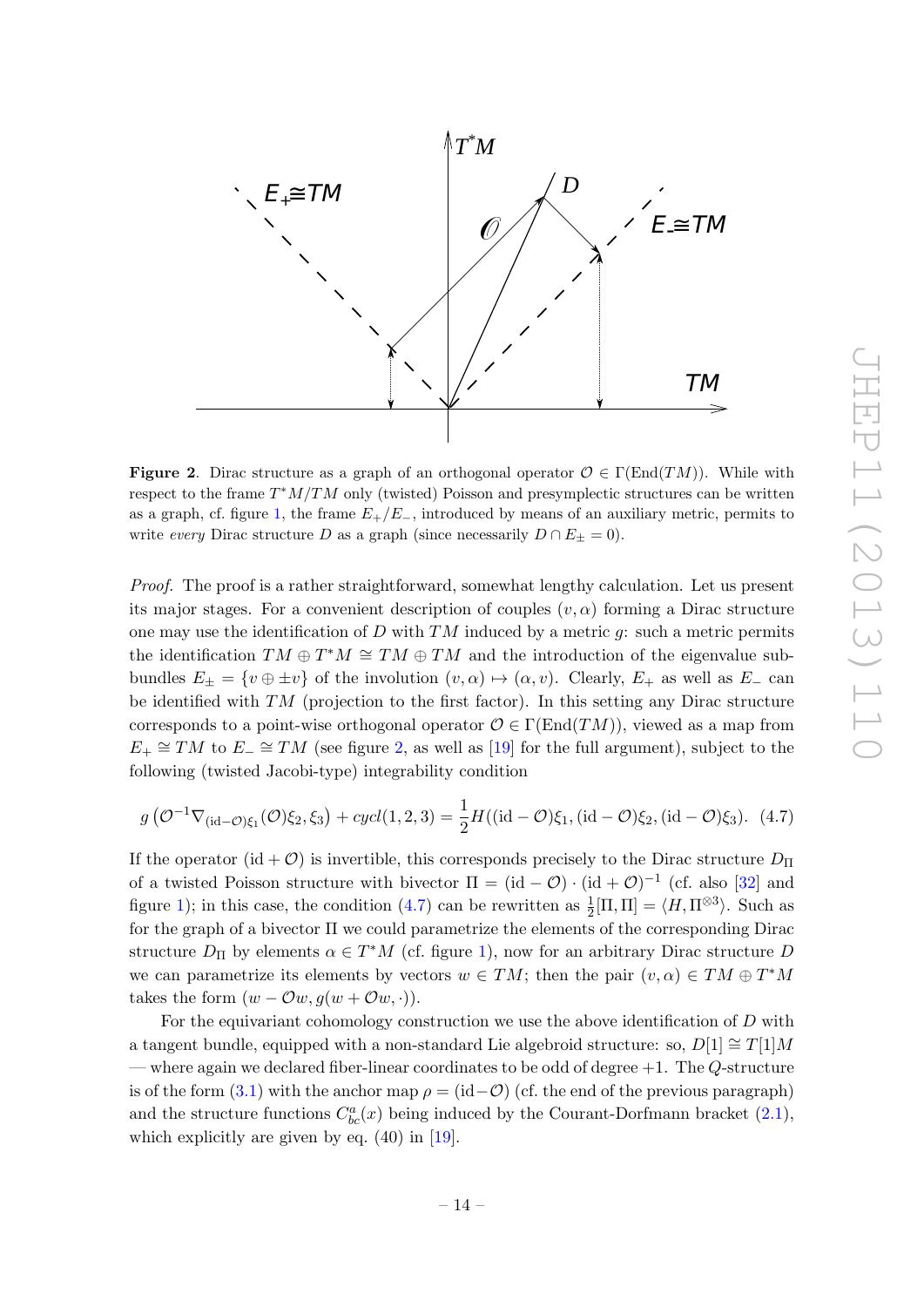As explained above the target Q-manifold of the sigma model is the shifted tangent bundle to D,  $\widetilde{\mathcal{M}} = T[1]D[1]$ , equipped with the Q-structure  $\widetilde{Q} = d + \mathcal{L}_O$ , and the algebra of symmetries encoded in the degree  $-1$  vector fields  $\tilde{\varepsilon}$  is given by  $\tilde{\mathfrak{g}}$  defined by eq. [\(4.4\)](#page-13-0), cf. the Proposition above.

Now starts the purely computational part of the proof, performed in some local coordinates. One starts with the most general superfunction H on  $T[1]D[1]$  of total degree 3, the degree matching the dimension of  $\Sigma$ , and applies the conditions ([3.8\)](#page-9-2) to this ansatz, where the first of them can be taken account of directly in the ansatz. Note then that  $T[1]D[1]$  is naturally equipped with a double Z-grading: the first one coming from the shift in  $D[1]$ , called ghost-number previously, and the second one from the tangent bundle and being the form degree (of the differential form living on  $D[1]$ ). Thus, a superfunction of total degree 3 contains six types of terms: compare for example  $\eta dx^1 dx^2$  and  $d\eta dx^1$ , where x's are coordinates on M and  $\eta$  a fiber-linear coordinate on D[1]. Since the differential  $\tilde{Q}$ is of total degree 1 and mixes the double grading, the condition  $\tilde{Q}\tilde{H} = 0$  determines one half of the (degree  $(0, 0)$ ) coefficients in terms of the other half.

It then remains to solve the conditions  $\tilde{\varepsilon}H = 0$ . The vector field  $\tilde{\varepsilon}$  is lowering the total degree by 1. Consequently,  $\tilde{\varepsilon}H$  contains four types of terms which have to vanish independently. It is useful here to first consider only the extension part of  $\tilde{\mathfrak{g}}$ , i.e. the vector fields parametrized by  $\tilde{\gamma}$  with  $\varepsilon \equiv 0$ : the terms of form-degree 1 not containing coordinates of total degree 2 (of the form  $f(x)$ ηdx, but not proportional to d<sub>n</sub>) enforce a relation between two groups of coefficients out of three, left when restricting to  $\hat{H}$  being  $Q$ -closed; the relation on the terms of form-degree 2 determines these coefficients up to a global prefactor. One then is left with establishing the relation of those terms to the form-degree 3 term in  $H$ , which is nothing but  $H$  due to the first condition in [\(3.8\)](#page-9-2). This is done by considering the unextended part of  $\tilde{\mathfrak{g}}$ , i.e. vector fields  $\tilde{\epsilon} = \mathcal{L}_{\epsilon}$  parametrized by g: due to the condition that we impose on the pullback of  $H$  to the orbits of  $D$ , ensuring that  $\iota_v H \neq 0$ , the equation [\(1.7\)](#page-3-1), which enters due to the definitions [\(4.5\)](#page-13-1) or [\(2.2\)](#page-6-2), is satisfied for some non-vanishing d $\alpha$ . This, together with the relation on the form-degree 2 terms of  $\tilde{\varepsilon}H$ , determines the above-mentioned prefactor and implies the uniqueness of the extension. One can verify (using the orthogonality of  $\mathcal O$  and the integrability condition [\(4.7\)](#page-14-1) on it) that the result is compatible with the conditions coming from the other form-degrees, furthermore.

The remaining part is a straightforward computation of  $\tilde{f}^*(\tilde{H})$  as described in the second half of section [3.](#page-6-0) Performing partial integration of the result using Stokes' theorem, one obtains the (topological part of the) functional of the DSM in the following form:

<span id="page-15-0"></span>
$$
S_{\text{DSM}}^0 = \int_{\Sigma} g(\mathrm{d}X \wedge (\mathrm{id} + \mathcal{O})\mathcal{A}) + g(\mathcal{A} \wedge \mathcal{O}\mathcal{A}) + \int_{\widetilde{\Sigma}} H. \tag{4.8}
$$

The full action functional of the DSM of [\[19\]](#page-18-17) results from adding a kinetic term with minimal coupling,  $S_{\text{kin}}^{\lambda} = \frac{\lambda}{2}$  $\frac{\lambda}{2} \int_{\Sigma} g((dX - V) \wedge * (dX - V))$  with  $V \equiv \mathcal{A} - \mathcal{O}\mathcal{A}$ ;  $S_{\text{DSM}} \equiv S_{\text{DSM}}^{\lambda} =$  $S_{\text{DSM}}^0 + S_{\text{kin}}^{\lambda}$ . But, as mentioned in the introduction, this term only serves as a regulator, not influencing the "physics" of the model otherwise, which results from the limit  $\lambda \to 0$ corresponding to [\(4.8\)](#page-15-0) already.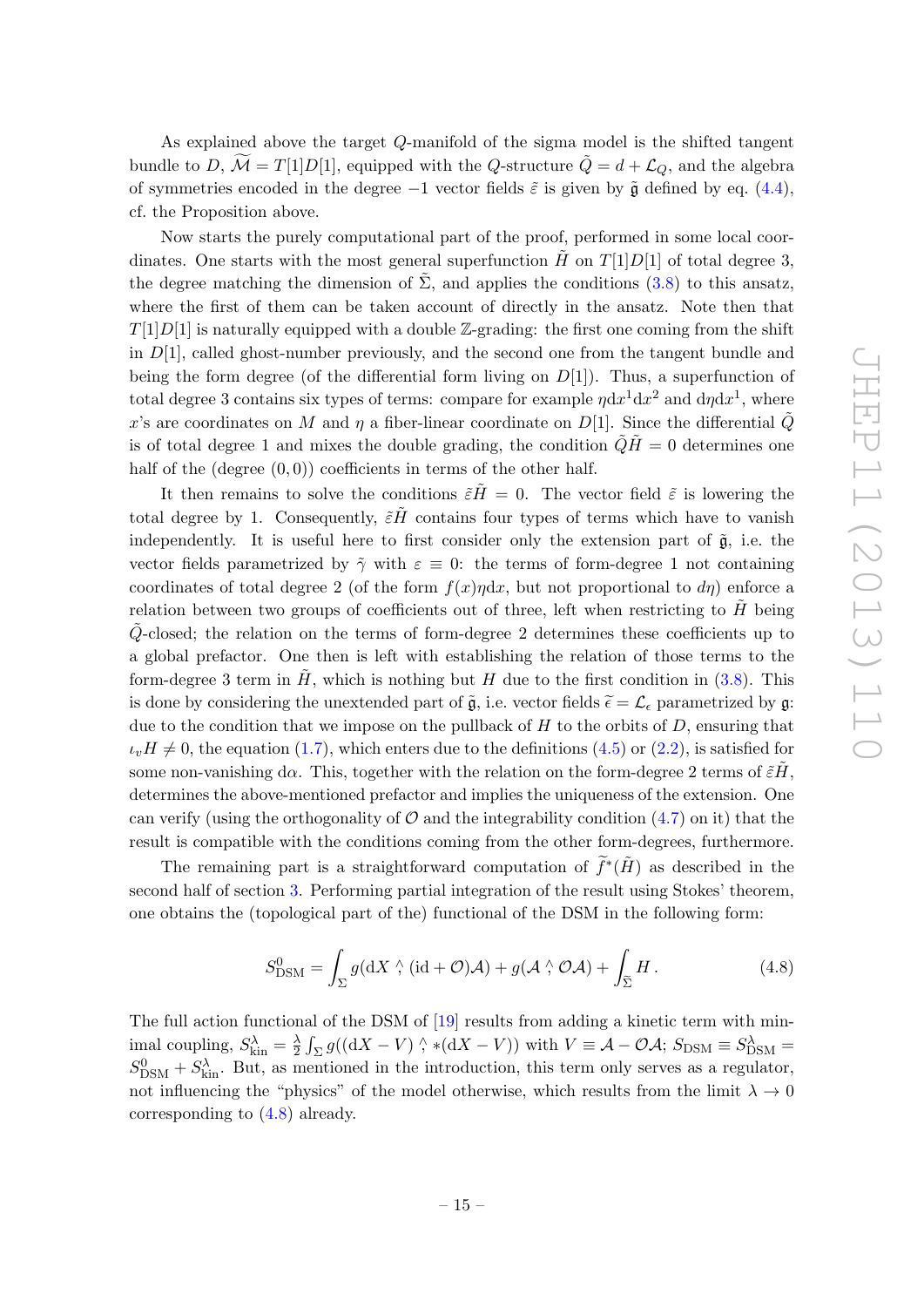

<span id="page-16-1"></span>Figure 3. Schematic picture of the field content of the Dirac sigma model. Beside the map  $X: \Sigma \to M$ , there are 1-form fields taking values in the Dirac structure D chosen to define the model:  $A \in \Omega^1(\Sigma, X^*D)$ . The projection of A into the TM and  $T^*M$  directions are called V and A, respectively. They are not independent fields, however. The complete field content of the Dirac sigma model combines into vector bundle maps from TΣ to the subbundle  $D \subset TM \oplus T^*M$ defined by the Dirac structure.

Despite its appearance, the functional [\(4.8\)](#page-15-0) does not depend on the auxiliary metric at all. This becomes evident by rewriting it into the form:

<span id="page-16-0"></span>
$$
S_{\text{DSM}}^0 = \int_{\Sigma} A_i \wedge \mathrm{d}X^i - \frac{1}{2} A_i \wedge V^i + \int_{\tilde{\Sigma}} \tilde{X}^* H , \qquad (4.9)
$$

with  $A_i \equiv g_{ij}(X)(\mathcal{A} - \mathcal{O}\mathcal{A})^j$  and  $V^i \equiv \mathcal{A}^i - \mathcal{O}(X)^i{}_j \mathcal{A}^j$ . The price to pay here is that the variables A and V are not independent, but are just the  $T^*M$ - and  $TM$ -components of the independent gauge field along the Dirac structure, as illustrated in figure [3.](#page-16-1) This becomes particularly evident in the case of the Dirac structure  $D_{\Pi}$ , where  $V^i = \Pi^{ji}(X)A_j$  (cf. fig-ure [1\)](#page-5-1), with  $A_i$  being independent 1-form fields, in which case the action  $(4.9)$  evidently reduces to the one of the twisted Poisson sigma model  $(1.9)$ .<sup>[11](#page-16-2)</sup> П

We briefly remark that such as any Lie algebroid  $E \to M$  also a Dirac structure induces a (possibly) singular foliation on  $M$  into orbits (integration of the image of the anchor map  $\rho: E \to TM$ ). For the case of a Dirac structure D these turn out to be H-twisted symplectic. The condition that the pullback of  $H$  to any (non-trivial) leaf is non-zero excludes ambiguities like those encountered in the Poisson sigma model [\(3.7\)](#page-9-3). We stress that it is sufficient that the pullback is non-zero *somewhere* on such a leaf, not non-zero everywhere on it. The extension from  $\mathfrak g$  to  $\widetilde{\mathfrak g}$ , on the other hand, excludes ambiguities of the sort mentioned in the example following the one of the PSM.

The Dirac sigma model contains a metric independent part which for a twisted Poisson structure  $(\Pi, H)$  is precisely given by  $(1.9)$ . The metric dependent part only serves as a kind of regulator and it consists simply of a standard kinetic term (like in  $(1.4)$ ) minimally coupled.

<span id="page-16-2"></span><sup>&</sup>lt;sup>11</sup>For some more explicit formulas and a detailed presentation of the above procedure for the twisted Poisson sigma model the reader may consult also [\[33\]](#page-19-12).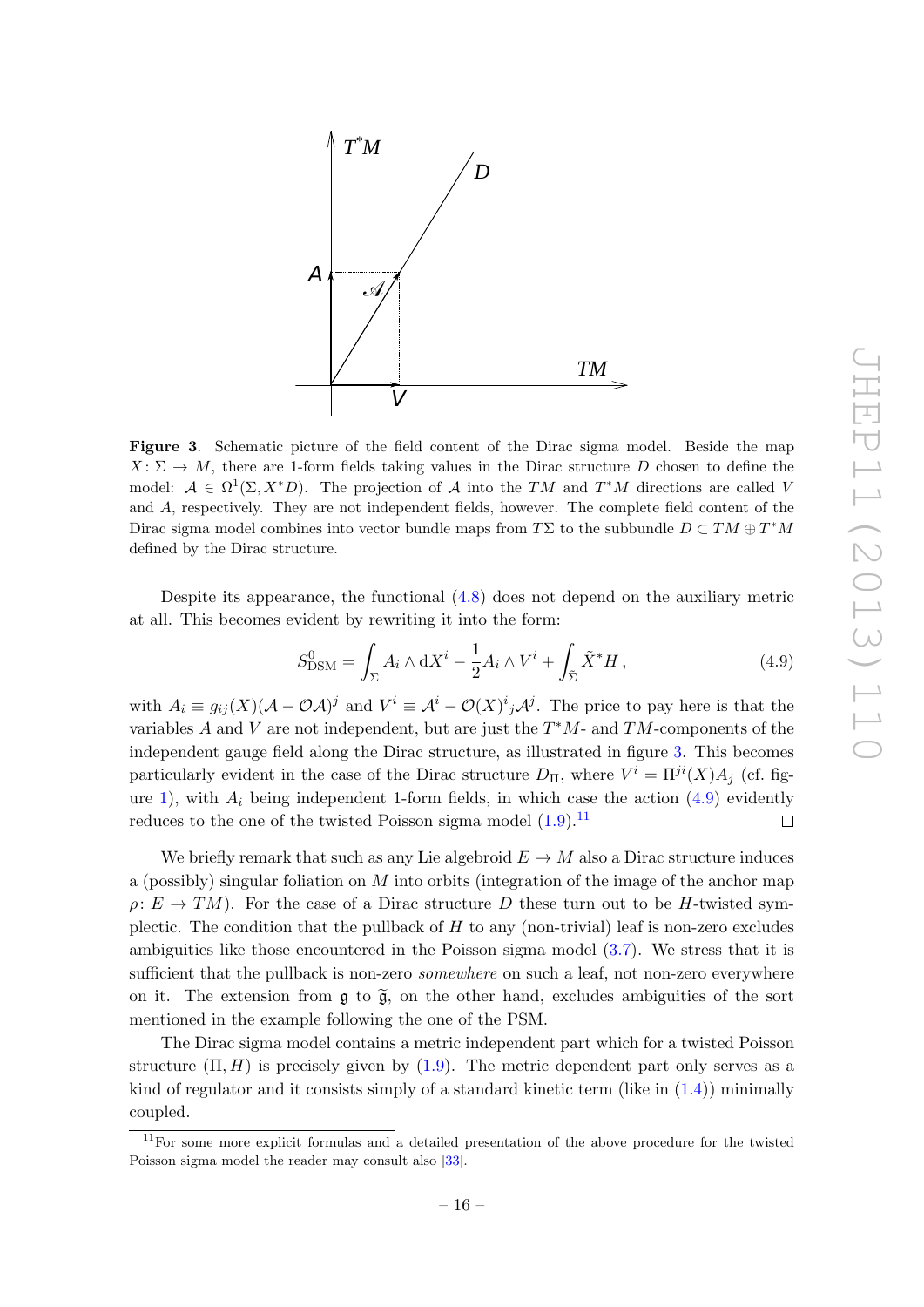#### <span id="page-17-0"></span>5 Summary and outlook

The main result of the paper is that a BRST-type adaptation of standard equivariant cohomology given by the formulas  $(3.8)$ , applied appropriately to twisted Poisson and, more generally, Dirac structures, can explain the form of the twisted Poisson sigma model and the (essential part of the) Dirac sigma model, respectively. The main idea for this formulation of equivariant cohomology goes back to [\[26\]](#page-19-5), but we adapted it by the lift from g to  $\tilde{\mathfrak{g}}$ , which was essential for the uniqueness result.

We have chosen conditions for the main result, the above Theorem, that are sufficient for uniqueness. It may well be possible to relax them keeping a unique extension. In fact, we know examples like of an  $H$ -twisted Poisson structure  $\Pi$  on a three-dimensional manifold M, which necessarily violates the condition since the leaves are even dimensional, where one still gets uniqueness of the extension problem. Also it may be interesting to parametrize the ambiguities in the general case (or under weaker assumptions).

In this article we focused mainly on a careful formulation of the extension problem, making as clear as possible its ingredients and prerequisites. It is in principle also interesting to explain in some detail, how this indeed yields a gauge invariant functional and how the infinitesimal gauge transformations can be described as inner automorphisms of an appropriate bundle. For this we may, however, refer to [\[26,](#page-19-5) [34\]](#page-19-13) and a short paper [\[31\]](#page-19-10) parallel to this one where we focus on the novelties that algebroid methods in general offer even in conventional contexts such as the one of standard gauging problems. We remark as an aside in this context that the extension part of  $(4.6)$  by symmetric tensors  $\gamma$  permit to recover precisely trivial gauge symmetries (in the sense of, e.g., [\[35\]](#page-19-14)). Moreover, one may replace the two separate conditions on  $(v, \alpha) \in \Gamma(D)$  and  $\gamma$  given by [\(1.7\)](#page-3-1) and [\(4.4\)](#page-13-0), respectively, by a single one combining the two while still keeping the topological part of the Dirac sigma model gauge invariant. This can have some technical advantages in some contexts. Also the presence of the kinetic term deforms/changes the gauge symmetries. We may come back to these issues in more detail elsewhere.

Finally, we remark that there were several attempts in the mathematics literature to define Lie algebroid equivariant cohomology, cf, e.g., [\[36–](#page-19-15)[38\]](#page-19-16). We believe that for general Lie n-algebroids there should be a formulation that contains the eqs. [\(3.8\)](#page-9-2). On the other hand, the details of the additional structures (given by the Dirac structure and the splitting) needed to obtain the results of the present paper may add another class of examples to the general development of a theory of algebroid equivariant cohomology that one may want to reproduce in a more general context.

#### Acknowledgments

We gratefully acknowledge inspiring discussions with A. Alekseev, A. Kotov and V. Roubtsov.

Open Access. This article is distributed under the terms of the Creative Commons Attribution License which permits any use, distribution and reproduction in any medium, provided the original author(s) and source are credited.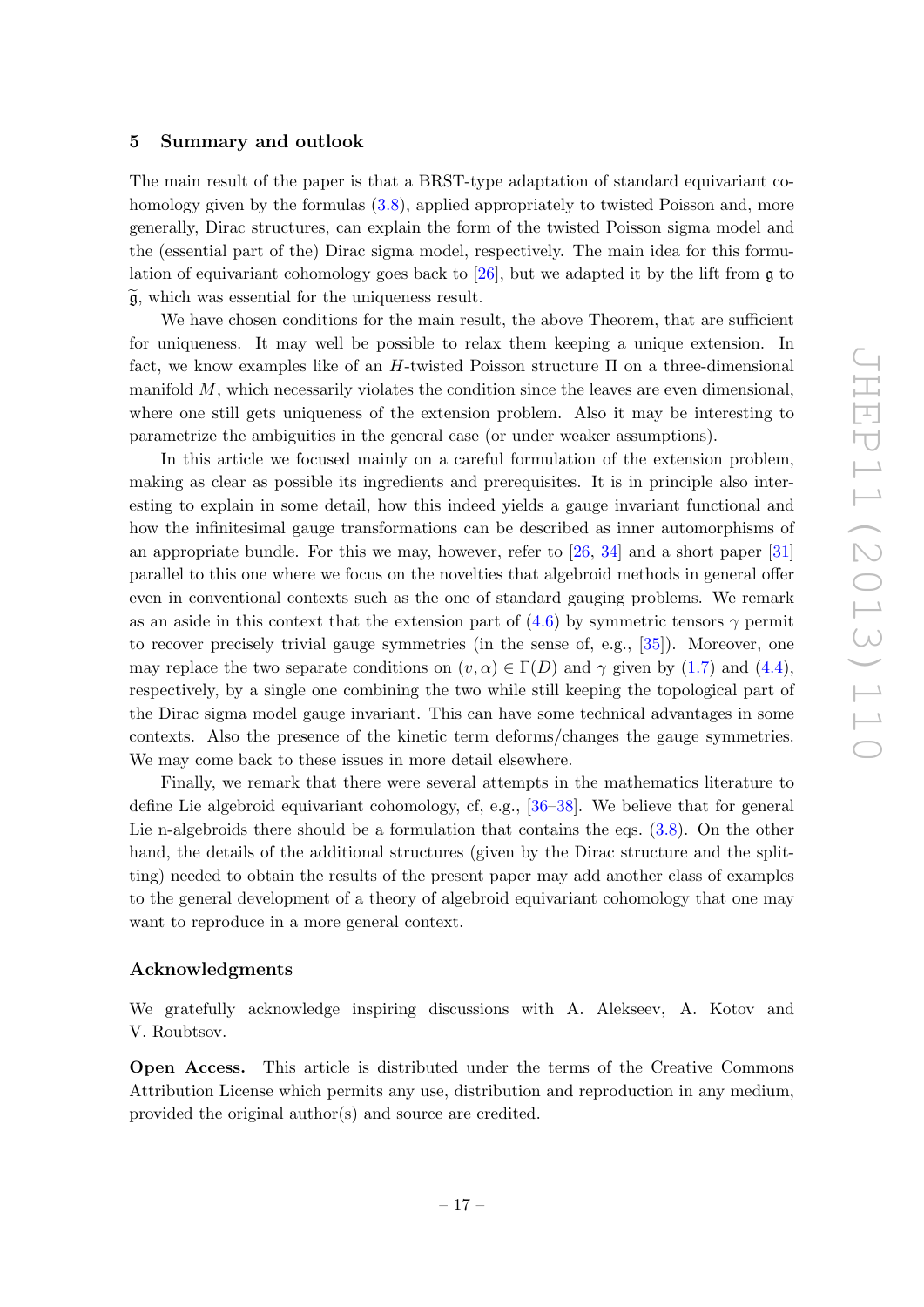#### References

- <span id="page-18-3"></span>[1] E. Witten, Non-Abelian bosonization in two-dimensions, [Commun. Math. Phys.](http://dx.doi.org/10.1007/BF01215276) 92 (1984) [455](http://dx.doi.org/10.1007/BF01215276) [IN[SPIRE](http://inspirehep.net/search?p=find+J+Comm.Math.Phys.,92,455)].
- <span id="page-18-0"></span>[2] J.M. Figueroa-O'Farrill and S. Stanciu, Equivariant cohomology and gauged bosonic σ-models, [hep-th/9407149](http://arxiv.org/abs/hep-th/9407149) [IN[SPIRE](http://inspirehep.net/search?p=find+EPRINT+hep-th/9407149)].
- <span id="page-18-1"></span>[3] J.M. Figueroa-O'Farrill and N. Mohammedi, Gauging the Wess-Zumino term of a  $\sigma$ -model with boundary, JHEP  $08$  [\(2005\) 086](http://dx.doi.org/10.1088/1126-6708/2005/08/086) [[hep-th/0506049](http://arxiv.org/abs/hep-th/0506049)] [IN[SPIRE](http://inspirehep.net/search?p=find+J+JHEP,0508,086)].
- <span id="page-18-2"></span>[4] A. Alekseev and T. Strobl, Current algebras and differential geometry, JHEP 03 [\(2005\) 035](http://dx.doi.org/10.1088/1126-6708/2005/03/035) [[hep-th/0410183](http://arxiv.org/abs/hep-th/0410183)] [IN[SPIRE](http://inspirehep.net/search?p=find+J+JHEP,0503,035)].
- <span id="page-18-4"></span>[5] K. Gawędzki and A. Kupiainen,  $G/H$  conformal field theory from gauged WZW model, [Phys.](http://dx.doi.org/10.1016/0370-2693(88)91081-7) Lett. **B 215** [\(1988\) 119](http://dx.doi.org/10.1016/0370-2693(88)91081-7) [IN[SPIRE](http://inspirehep.net/search?p=find+J+Phys.Lett.,B215,119)].
- <span id="page-18-5"></span>[6] K. Gawędzki and A. Kupiainen, *Coset construction from functional integrals*, *[Nucl. Phys.](http://dx.doi.org/10.1016/0550-3213(89)90015-1)* **B** 320 [\(1989\) 625](http://dx.doi.org/10.1016/0550-3213(89)90015-1) [IN[SPIRE](http://inspirehep.net/search?p=find+J+Nucl.Phys.,B320,625)].
- <span id="page-18-6"></span>[7] K. Gawędzki, R.R. Suszek and K. Waldorf, *Global gauge anomalies in two-dimensional* bosonic  $\sigma$ -models, [Commun. Math. Phys.](http://dx.doi.org/10.1007/s00220-010-1162-0) 302 (2011) 513  $\left[\text{arXiv:1003.4154}\right]$  $\left[\text{arXiv:1003.4154}\right]$  $\left[\text{arXiv:1003.4154}\right]$  [IN[SPIRE](http://inspirehep.net/search?p=find+J+Comm.Math.Phys.,302,513)].
- <span id="page-18-7"></span>[8] A. Gerasimov, *Localization in GWZW and Verlinde formula*, [hep-th/9305090](http://arxiv.org/abs/hep-th/9305090) [IN[SPIRE](http://inspirehep.net/search?p=find+EPRINT+hep-th/9305090)].
- <span id="page-18-8"></span>[9] N. Ikeda, Two-dimensional gravity and nonlinear gauge theory, [Annals Phys.](http://dx.doi.org/10.1006/aphy.1994.1104) 235 (1994) 435 [[hep-th/9312059](http://arxiv.org/abs/hep-th/9312059)] [IN[SPIRE](http://inspirehep.net/search?p=find+J+AnnalsPhys.,235,435)].
- <span id="page-18-9"></span>[10] P. Schaller and T. Strobl, Poisson structure induced (topological) field theories, [Mod. Phys.](http://dx.doi.org/10.1142/S0217732394002951) Lett. A 9 [\(1994\) 3129](http://dx.doi.org/10.1142/S0217732394002951) [[hep-th/9405110](http://arxiv.org/abs/hep-th/9405110)] [IN[SPIRE](http://inspirehep.net/search?p=find+J+Mod.Phys.Lett.,A9,3129)].
- <span id="page-18-10"></span>[11] M. Kontsevich, Deformation quantization of Poisson manifolds. 1, [Lett. Math. Phys.](http://dx.doi.org/10.1023/B:MATH.0000027508.00421.bf) 66 [\(2003\) 157](http://dx.doi.org/10.1023/B:MATH.0000027508.00421.bf) [[q-alg/9709040](http://arxiv.org/abs/q-alg/9709040)] [IN[SPIRE](http://inspirehep.net/search?p=find+J+Lett.Math.Phys.,66,157)].
- <span id="page-18-11"></span>[12] A.S. Cattaneo and G. Felder, A path integral approach to the Kontsevich quantization formula, [Commun. Math. Phys.](http://dx.doi.org/10.1007/s002200000229) 212 (2000) 591 [[math/9902090](http://arxiv.org/abs/math/9902090)] [IN[SPIRE](http://inspirehep.net/search?p=find+EPRINT+math/9902090)].
- <span id="page-18-12"></span>[13] T. Klösch and T. Strobl, *Classical and quantum gravity in*  $(1 + 1)$ -dimensions. Part 1: a unifying approach, [Class. Quant. Grav.](http://dx.doi.org/10.1088/0264-9381/13/5/015) 13 (1996) 965 [Erratum ibid. 14 (1997) 825] [[gr-qc/9508020](http://arxiv.org/abs/gr-qc/9508020)] [IN[SPIRE](http://inspirehep.net/search?p=find+J+Class.Quant.Grav.,13,965)].
- [14] T. Klösch and T. Strobl, *Classical and quantum gravity in*  $(1 + 1)$ -dimensions. Part 2: the universal coverings, [Class. Quant. Grav.](http://dx.doi.org/10.1088/0264-9381/13/9/007) 13 (1996) 2395 [[gr-qc/9511081](http://arxiv.org/abs/gr-qc/9511081)] [IN[SPIRE](http://inspirehep.net/search?p=find+J+Class.Quant.Grav.,13,2395)].
- <span id="page-18-13"></span>[15] T. Klösch and T. Strobl, *Classical and quantum gravity in*  $(1 + 1)$ -dimensions. Part 3: solutions of arbitrary topology, [Class. Quant. Grav.](http://dx.doi.org/10.1088/0264-9381/14/7/009) 14 (1997) 1689 [[hep-th/9607226](http://arxiv.org/abs/hep-th/9607226)] [IN[SPIRE](http://inspirehep.net/search?p=find+J+Class.Quant.Grav.,14,1689)].
- <span id="page-18-14"></span>[16] C. Klimčík and T. Strobl,  $WZW - Poisson$  manifolds, [J. Geom. Phys.](http://dx.doi.org/10.1016/S0393-0440(02)00027-X) 43 (2002) 341 [[math/0104189](http://arxiv.org/abs/math/0104189)] [IN[SPIRE](http://inspirehep.net/search?p=find+J+J.Geom.Phys.,43,341)].
- <span id="page-18-15"></span>[17] P. Ševera and A. Weinstein, *Poisson geometry with a 3 form background*, *[Prog. Theor. Phys.](http://dx.doi.org/10.1143/PTPS.144.145)* Suppl. 144 [\(2001\) 145](http://dx.doi.org/10.1143/PTPS.144.145) [[math.SG/0107133](http://arxiv.org/abs/math.SG/0107133)] [IN[SPIRE](http://inspirehep.net/search?p=find+J+Prog.Theor.Phys.Suppl.,144,145)].
- <span id="page-18-16"></span>[18] J.-S. Park, Topological open p-branes, in Symplectic geometry and mirror symmetry, Seoul 2000, World Sci. Publishing, River Edge NJ U.S.A. (2001) [[hep-th/0012141](http://arxiv.org/abs/hep-th/0012141)] [IN[SPIRE](http://inspirehep.net/search?p=find+EPRINT+hep-th/0012141)].
- <span id="page-18-17"></span>[19] A. Kotov, P. Schaller and T. Strobl, *Dirac*  $\sigma$ *-models, [Commun. Math. Phys.](http://dx.doi.org/10.1007/s00220-005-1416-4)* **260** (2005) 455  $[hep-th/0411112]$  $[hep-th/0411112]$  $[hep-th/0411112]$   $[INSPIRE]$  $[INSPIRE]$  $[INSPIRE]$ .